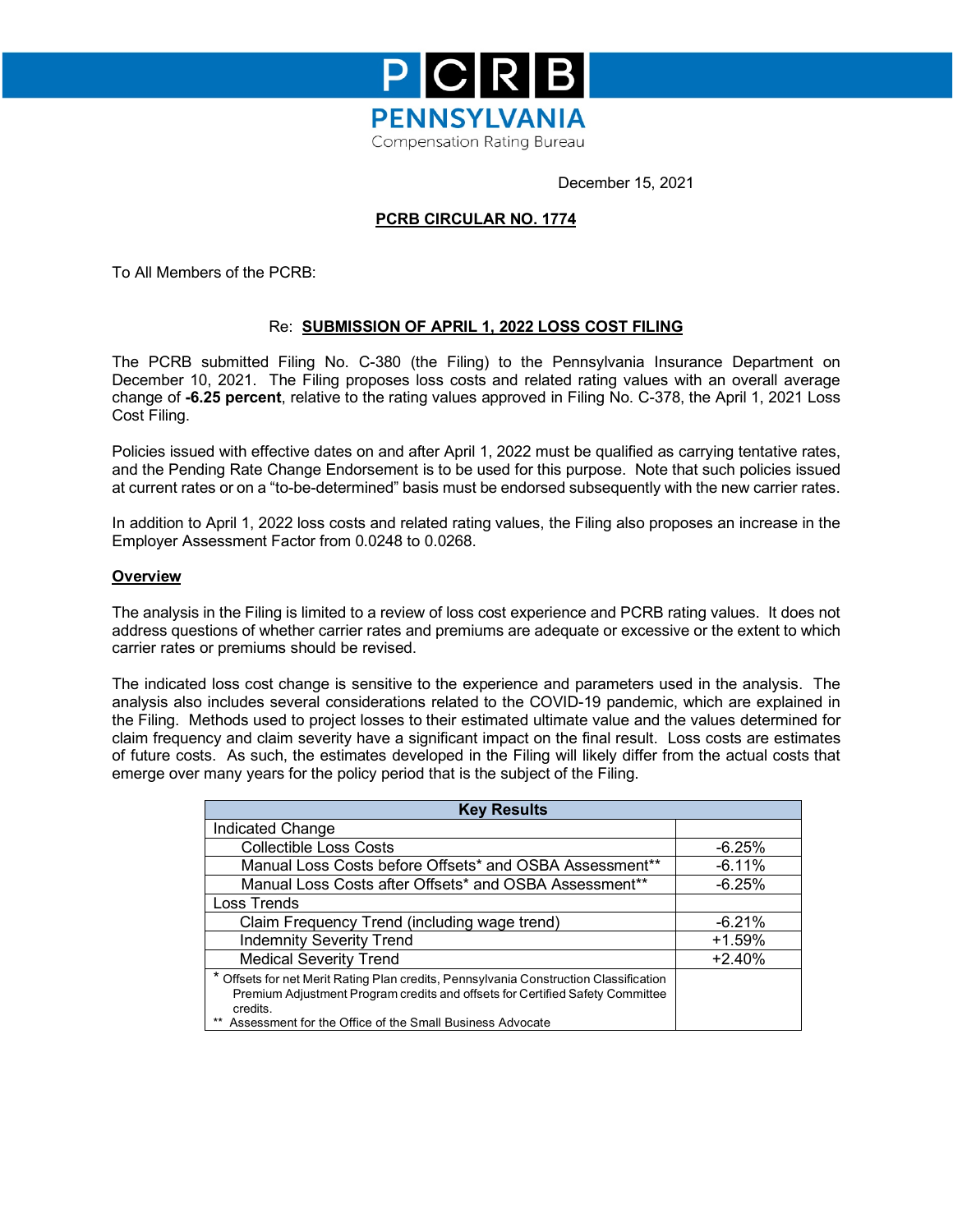PCRB Circular No. 1774 December 15, 2021 Page 2

The primary components that comprise the overall average change in collectible loss costs are as follows:

|                                                                                                                                                                        | <b>Components of the Indicated Change in Loss Costs</b> |                             |  |  |
|------------------------------------------------------------------------------------------------------------------------------------------------------------------------|---------------------------------------------------------|-----------------------------|--|--|
|                                                                                                                                                                        | <b>Component</b>                                        | <b>Impact on Indication</b> |  |  |
|                                                                                                                                                                        | <b>Indemnity Loss</b>                                   | $-2.65%$                    |  |  |
| 2                                                                                                                                                                      | <b>Medical Loss</b>                                     | $-2.80%$                    |  |  |
| 3                                                                                                                                                                      | <b>Indemnity Trend</b>                                  | $-0.33%$                    |  |  |
| 4                                                                                                                                                                      | <b>Medical Trend</b>                                    | $-0.61%$                    |  |  |
| Overall Indicated Loss<br>$-6.25%$<br>Cost Change                                                                                                                      |                                                         |                             |  |  |
| Note that the total results from converting the percentages<br>to factors (e.g., -6.25% is 0.9375, in factor form) and<br>calculating the product of the four factors. |                                                         |                             |  |  |

#### **Insurance Department Review of the Filing**

The Insurance Department has assigned review of the Filing to Mr. Eric Zhou. Comments regarding the Filing should be submitted via email to:

> Mr. Eric Zhou Actuarial Review Division Commonwealth of Pennsylvania Insurance Department 1311 Strawberry Square Harrisburg, PA 17120 (717) 783-0651 e-mail: [gzhou@pa.gov](mailto:gzhou@pa.gov)

#### **Carrier Filings**

With respect to carrier filing procedures and requirements, the Insurance Department has provided the following statement for distribution to all PCRB members:

*NO ACTION is required of carriers intending to apply their current loss cost multiplier to the PCRB's new loss costs. A carrier wishing to change its loss cost multiplier will be required to make a filing with the Department. Act 44 of 1993 requires all carriers to adopt PCRB loss costs upon approval by the Department. Otherwise, carriers must file their own loss costs which would be subject to prior approval.*

Carriers wishing to clarify the status of their current multipliers or to confirm filing requirements applicable for the implementation of any specified schedule(s) of loss costs are encouraged to consult with the Insurance Department, by contacting Mr. Dennis Sloand via email or phone call:

> Mr. Dennis Sloand Actuarial Review Division Commonwealth of Pennsylvania Insurance Department 1311 Strawberry Square Harrisburg, PA 17120 (717) 214-1927 e-mail: [desloand@pa.gov](mailto:desloand@pa.gov)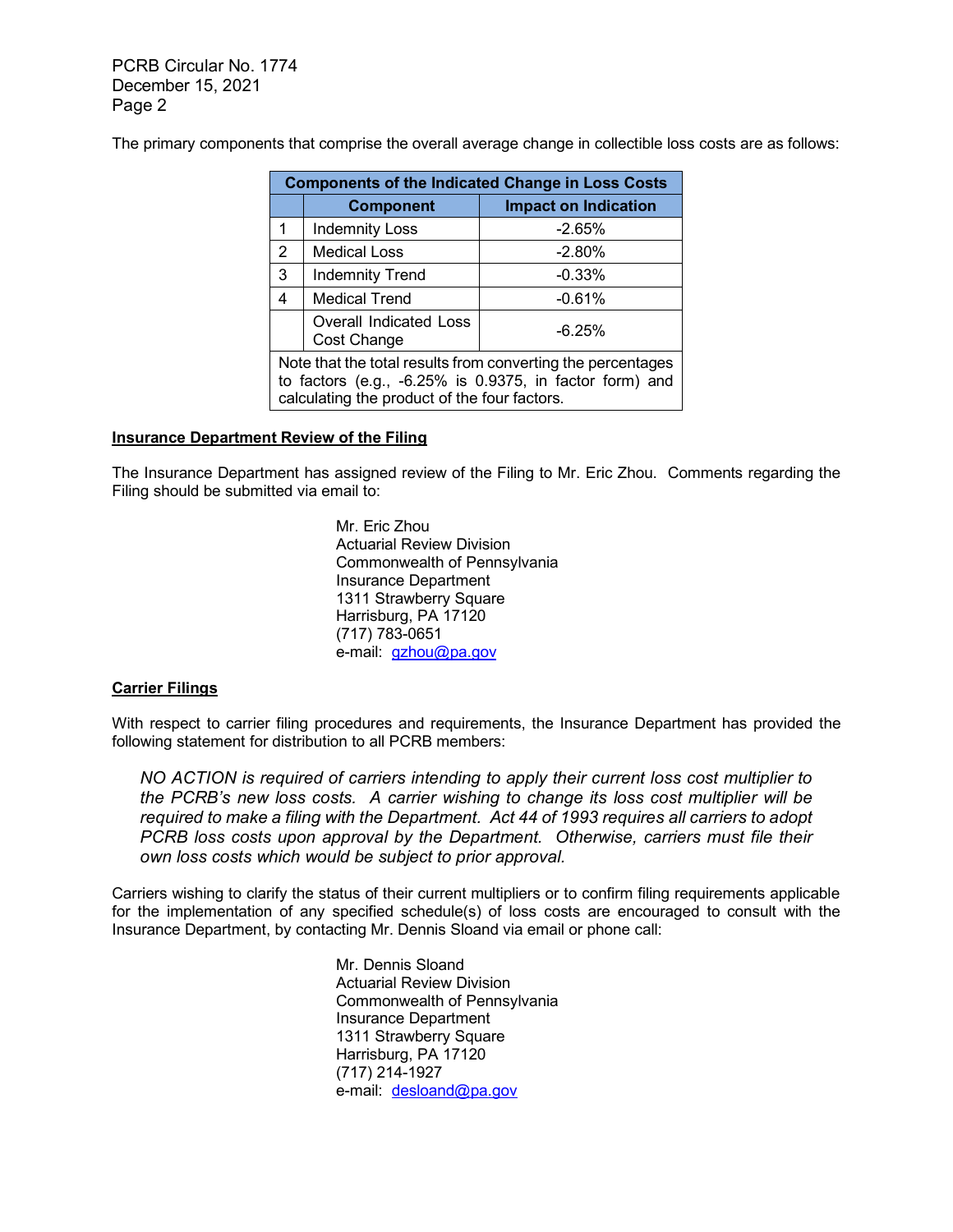PCRB Circular No. 1774 December 15, 2021 Page 3

#### **Act 86 of 1986**

Pennsylvania law requires a notice of increase in renewal premium for any policy of insurance not written on a retrospective rating plan and covering commercial property or casualty risks in Pennsylvania, with not less than 30 days' notice. Endorsement WC 37 06 03A should be used for purposes of providing the required notices to affected policyholders.

#### **Filing Package**

The Filing is available on the PCRB website at www.pcrb.com in the "Filings" section. Members and other interested parties are encouraged to use the website to access the filing package for informational purposes.

Attached for reference are two tables of current and proposed April 1, 2022 loss costs with proposed percentage changes by classification. Note that the first table provides loss cost information for Direct Employment classifications and second table shows the same information for the Temporary Staffing classifications. All loss costs in the attached table include loss-based assessments, Merit Rating Plan credit offsets and proposed Certified Safety Committee credit offsets. Construction classification loss costs also include Pennsylvania Construction Classification Premium Adjustment Program (PCCPAP) loadings.

The April 1, 2022 proposed loss costs will be adjusted by individual carriers' loss cost multiplier(s) to determine rates and premiums. Further, carriers may base their rates on loss costs that differ from those approved pursuant to a PCRB filing(s) for some or all classifications. Therefore, it may not be appropriate to simply compare the April 1, 2021 and the proposed April 1, 2022 loss costs in determining whether an Act 86 notice may be indicated.

Questions concerning this filing should be directed to Brent Otto, Vice President of Actuarial Services and Chief Actuary a[t botto@pcrb.com](mailto:botto@pcrb.com) or Ken Creighton, Director of Actuarial Services, at [kcreighton@pcrb.com](mailto:kcreighton@pcrb.com)

> William V. Taylor President

dn **Attachment** 

> *Remember to visit our website at www.pcrb.com for more information about this and other topics.*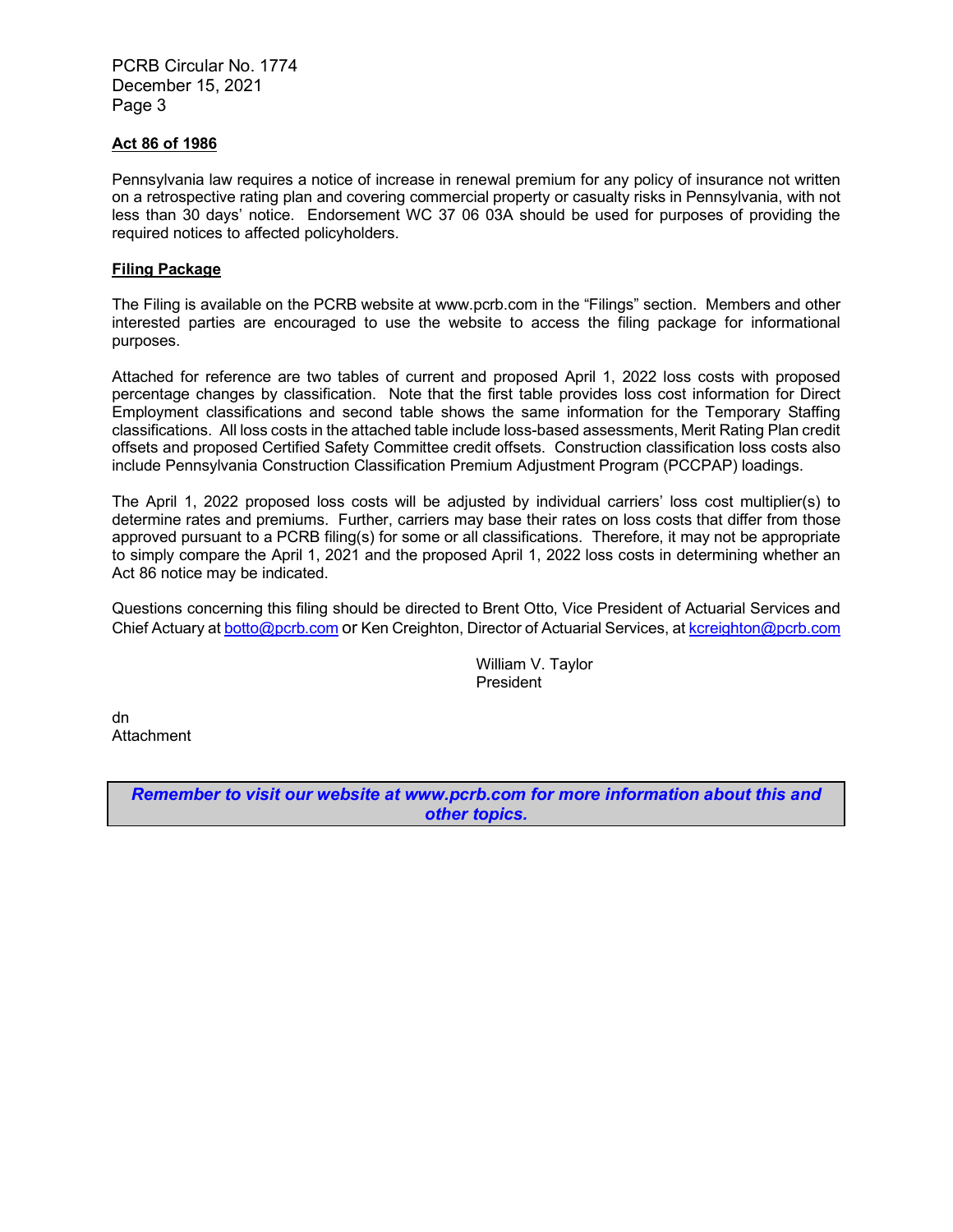| $-7.8$<br><b>Tree Pruning</b><br>6.43<br>5.93<br>005<br>0006<br>Field Crop or Vegetable Farm<br>2.47<br>2.46<br>$-0.4$<br>3.30<br>3.15<br>$-4.5$<br>007<br><b>Farm Machinery Operation</b><br>2.21<br>2.01<br>$-9.0$<br>0008<br>Mushroom Raising<br>11.23<br>10.38<br>009<br>$-7.6$<br>Logging or Lumbering N.O.C.<br>$-8.9$<br>1.46<br>1.33<br>0011<br><b>Flower Raising</b><br>012<br>2.93<br>2.75<br>$-6.1$<br>Landscape Contractor<br>$-10.0$<br>1.70<br>1.53<br>0013<br>Nursery<br>5.22<br>4.74<br>$-9.2$<br>015<br>Logging or Lumbering - Mechanized<br>1.39<br>1.29<br>$-7.2$<br>0016<br>Orchard<br>025<br>2.57<br>2.49<br>$-3.1$<br>Mining<br>1.42<br>1.33<br>$-6.3$<br>028<br>Oil Or Gas Production<br>0034<br>2.15<br>2.03<br>$-5.6$<br>Animal Raising<br>1.78<br>0036<br>1.62<br>$-9.0$<br>Dairy Farm<br>2.38<br>2.34<br>050<br>Quarries, N.O.C.<br>2.61<br>051<br>2.69<br>Quarry - Limestone<br>2.91<br>055<br>2.78<br>Sand Excavation<br>3.72<br>059<br>3.64<br><b>Mineral Milling</b><br>0.03<br>0.03<br>0066<br>Supplemental Disease Loading Class 447<br>0.04<br>0.04<br>0067<br>Supplemental Disease loading Class 445<br>2.00<br>1.87<br>0083<br>Livestock Farm<br>1.84<br>1.72<br>101<br>Grain Milling<br>0.77<br>0.72<br>103<br>Sugar Refining<br>2.08<br>1.91<br>104<br>Food Products Mfg., N.O.C.<br>2.37<br>2.27<br>105<br>Bakery, Wholesale<br>3.53<br>3.20<br>106<br>Processed Meat Products Mfg.<br>1.65<br>1.52<br>107<br>Candy Mfg.<br>1.47<br>1.38<br>108<br><b>Brewery</b><br>2.36<br>2.15<br>109<br>Dairy Products Mfg.<br>1.70<br>110<br>1.62<br>Ice Cream Mfg.<br>4.01<br>3.45<br>111<br>Slaughter House, Wholesale<br>4.58<br>4.12<br>112<br>Carbonated Beverage Mfg.<br>113<br>1.15<br>1.11<br>Preserving Or Canning Of Food<br>3.62<br>3.40<br>114<br>Rendering<br>1.54<br>1.41<br>$-8.4$<br>115<br>Tobacco Products Mfg.<br>2.06<br>119<br>2.03<br>$-1.5$<br>Meat Products Mfg., N.O.C.<br>2.98<br>$-8.4$<br>2.73<br>130<br>Textile Waste Mfg.<br>1.61<br>1.44<br>132<br>$-10.6$<br>Spinning Or Weaving<br>A Rated<br>0133<br>A Rated<br>Carcinogen Supplemental Disease Loading<br>1.83<br>1.67<br>$-8.7$<br>134<br>Knit Goods Mfg.<br>1.46<br>1.33<br>$-8.9$<br>135<br>Hosiery Mfg.<br>1.69<br>1.53<br>$-9.5$<br>136<br>Embroidery Mfg.<br>2.58<br>2.35<br>$-8.9$<br>139<br>Dyeing<br>$-7.9$<br>2.66<br>2.45<br>141<br>Laundry, N.O.C.<br>1.37<br>1.28<br>$-6.6$<br>142<br>Dry Cleaning Plant<br>0.66<br>$-1.5$<br>0.65<br>0152<br>Supplemental Loading For Class 615<br>1.36<br>1.31<br>$-3.7$<br>161<br>Apparel Mfg.<br>0.83<br>0.81<br>0162<br>Non-Ratable Element Class 810<br>$-2.4$<br>2.41<br>2.22<br>163<br>$-7.9$<br>Textile Products Mfg., N.O.C.<br>0.81<br>$-2.4$<br>0164<br>0.83<br>Federal Coal Mine Coverage Loading<br>3.34<br>$-8.0$<br>3.63<br>165<br>Mattress Or Box Spring Mfg.<br>1.89<br>166<br>1.75<br>$-7.4$<br>Canvas Or Burlap Products Mfg.<br>1.11<br>$-9.0$<br>1.01<br>0170<br>Fur Bearing Animal Farms<br>0.09<br>0.08<br>$-11.1$<br>0176<br>Supplemental Loading For Class 513<br>2.37<br>2.18<br>201<br>Tanning<br>204<br>1.87<br>1.74<br>Shoe Mfg.<br>205<br>Leather Goods Mfg., N.O.C,<br>1.70<br>1.56<br>1.32<br>221<br>1.23<br>Plastic Mfg., Injection Molding | <b>CLASS</b><br><b>CODE</b> | <b>CLASS DESCRIPTION</b> | 4/1/2021<br><b>MANUAL</b><br><b>LOSS COSTS *</b> | <b>PROPOSED</b><br>4/1/2022<br><b>LOSS COSTS *</b> | % CHANGE |
|-------------------------------------------------------------------------------------------------------------------------------------------------------------------------------------------------------------------------------------------------------------------------------------------------------------------------------------------------------------------------------------------------------------------------------------------------------------------------------------------------------------------------------------------------------------------------------------------------------------------------------------------------------------------------------------------------------------------------------------------------------------------------------------------------------------------------------------------------------------------------------------------------------------------------------------------------------------------------------------------------------------------------------------------------------------------------------------------------------------------------------------------------------------------------------------------------------------------------------------------------------------------------------------------------------------------------------------------------------------------------------------------------------------------------------------------------------------------------------------------------------------------------------------------------------------------------------------------------------------------------------------------------------------------------------------------------------------------------------------------------------------------------------------------------------------------------------------------------------------------------------------------------------------------------------------------------------------------------------------------------------------------------------------------------------------------------------------------------------------------------------------------------------------------------------------------------------------------------------------------------------------------------------------------------------------------------------------------------------------------------------------------------------------------------------------------------------------------------------------------------------------------------------------------------------------------------------------------------------------------------------------------------------------------------------------------------------------------------------------------------------------------------------------------------------------------------------------------------------------------------------------------------------------------------------------------------------------------------------------------------------------------------------------------------------------------------------------------------------------------------------------------------------------------------------------------------------------------------------------------|-----------------------------|--------------------------|--------------------------------------------------|----------------------------------------------------|----------|
|                                                                                                                                                                                                                                                                                                                                                                                                                                                                                                                                                                                                                                                                                                                                                                                                                                                                                                                                                                                                                                                                                                                                                                                                                                                                                                                                                                                                                                                                                                                                                                                                                                                                                                                                                                                                                                                                                                                                                                                                                                                                                                                                                                                                                                                                                                                                                                                                                                                                                                                                                                                                                                                                                                                                                                                                                                                                                                                                                                                                                                                                                                                                                                                                                                           |                             |                          |                                                  |                                                    |          |
|                                                                                                                                                                                                                                                                                                                                                                                                                                                                                                                                                                                                                                                                                                                                                                                                                                                                                                                                                                                                                                                                                                                                                                                                                                                                                                                                                                                                                                                                                                                                                                                                                                                                                                                                                                                                                                                                                                                                                                                                                                                                                                                                                                                                                                                                                                                                                                                                                                                                                                                                                                                                                                                                                                                                                                                                                                                                                                                                                                                                                                                                                                                                                                                                                                           |                             |                          |                                                  |                                                    |          |
|                                                                                                                                                                                                                                                                                                                                                                                                                                                                                                                                                                                                                                                                                                                                                                                                                                                                                                                                                                                                                                                                                                                                                                                                                                                                                                                                                                                                                                                                                                                                                                                                                                                                                                                                                                                                                                                                                                                                                                                                                                                                                                                                                                                                                                                                                                                                                                                                                                                                                                                                                                                                                                                                                                                                                                                                                                                                                                                                                                                                                                                                                                                                                                                                                                           |                             |                          |                                                  |                                                    |          |
|                                                                                                                                                                                                                                                                                                                                                                                                                                                                                                                                                                                                                                                                                                                                                                                                                                                                                                                                                                                                                                                                                                                                                                                                                                                                                                                                                                                                                                                                                                                                                                                                                                                                                                                                                                                                                                                                                                                                                                                                                                                                                                                                                                                                                                                                                                                                                                                                                                                                                                                                                                                                                                                                                                                                                                                                                                                                                                                                                                                                                                                                                                                                                                                                                                           |                             |                          |                                                  |                                                    |          |
|                                                                                                                                                                                                                                                                                                                                                                                                                                                                                                                                                                                                                                                                                                                                                                                                                                                                                                                                                                                                                                                                                                                                                                                                                                                                                                                                                                                                                                                                                                                                                                                                                                                                                                                                                                                                                                                                                                                                                                                                                                                                                                                                                                                                                                                                                                                                                                                                                                                                                                                                                                                                                                                                                                                                                                                                                                                                                                                                                                                                                                                                                                                                                                                                                                           |                             |                          |                                                  |                                                    |          |
|                                                                                                                                                                                                                                                                                                                                                                                                                                                                                                                                                                                                                                                                                                                                                                                                                                                                                                                                                                                                                                                                                                                                                                                                                                                                                                                                                                                                                                                                                                                                                                                                                                                                                                                                                                                                                                                                                                                                                                                                                                                                                                                                                                                                                                                                                                                                                                                                                                                                                                                                                                                                                                                                                                                                                                                                                                                                                                                                                                                                                                                                                                                                                                                                                                           |                             |                          |                                                  |                                                    |          |
|                                                                                                                                                                                                                                                                                                                                                                                                                                                                                                                                                                                                                                                                                                                                                                                                                                                                                                                                                                                                                                                                                                                                                                                                                                                                                                                                                                                                                                                                                                                                                                                                                                                                                                                                                                                                                                                                                                                                                                                                                                                                                                                                                                                                                                                                                                                                                                                                                                                                                                                                                                                                                                                                                                                                                                                                                                                                                                                                                                                                                                                                                                                                                                                                                                           |                             |                          |                                                  |                                                    |          |
|                                                                                                                                                                                                                                                                                                                                                                                                                                                                                                                                                                                                                                                                                                                                                                                                                                                                                                                                                                                                                                                                                                                                                                                                                                                                                                                                                                                                                                                                                                                                                                                                                                                                                                                                                                                                                                                                                                                                                                                                                                                                                                                                                                                                                                                                                                                                                                                                                                                                                                                                                                                                                                                                                                                                                                                                                                                                                                                                                                                                                                                                                                                                                                                                                                           |                             |                          |                                                  |                                                    |          |
|                                                                                                                                                                                                                                                                                                                                                                                                                                                                                                                                                                                                                                                                                                                                                                                                                                                                                                                                                                                                                                                                                                                                                                                                                                                                                                                                                                                                                                                                                                                                                                                                                                                                                                                                                                                                                                                                                                                                                                                                                                                                                                                                                                                                                                                                                                                                                                                                                                                                                                                                                                                                                                                                                                                                                                                                                                                                                                                                                                                                                                                                                                                                                                                                                                           |                             |                          |                                                  |                                                    |          |
|                                                                                                                                                                                                                                                                                                                                                                                                                                                                                                                                                                                                                                                                                                                                                                                                                                                                                                                                                                                                                                                                                                                                                                                                                                                                                                                                                                                                                                                                                                                                                                                                                                                                                                                                                                                                                                                                                                                                                                                                                                                                                                                                                                                                                                                                                                                                                                                                                                                                                                                                                                                                                                                                                                                                                                                                                                                                                                                                                                                                                                                                                                                                                                                                                                           |                             |                          |                                                  |                                                    |          |
|                                                                                                                                                                                                                                                                                                                                                                                                                                                                                                                                                                                                                                                                                                                                                                                                                                                                                                                                                                                                                                                                                                                                                                                                                                                                                                                                                                                                                                                                                                                                                                                                                                                                                                                                                                                                                                                                                                                                                                                                                                                                                                                                                                                                                                                                                                                                                                                                                                                                                                                                                                                                                                                                                                                                                                                                                                                                                                                                                                                                                                                                                                                                                                                                                                           |                             |                          |                                                  |                                                    |          |
|                                                                                                                                                                                                                                                                                                                                                                                                                                                                                                                                                                                                                                                                                                                                                                                                                                                                                                                                                                                                                                                                                                                                                                                                                                                                                                                                                                                                                                                                                                                                                                                                                                                                                                                                                                                                                                                                                                                                                                                                                                                                                                                                                                                                                                                                                                                                                                                                                                                                                                                                                                                                                                                                                                                                                                                                                                                                                                                                                                                                                                                                                                                                                                                                                                           |                             |                          |                                                  |                                                    |          |
|                                                                                                                                                                                                                                                                                                                                                                                                                                                                                                                                                                                                                                                                                                                                                                                                                                                                                                                                                                                                                                                                                                                                                                                                                                                                                                                                                                                                                                                                                                                                                                                                                                                                                                                                                                                                                                                                                                                                                                                                                                                                                                                                                                                                                                                                                                                                                                                                                                                                                                                                                                                                                                                                                                                                                                                                                                                                                                                                                                                                                                                                                                                                                                                                                                           |                             |                          |                                                  |                                                    |          |
|                                                                                                                                                                                                                                                                                                                                                                                                                                                                                                                                                                                                                                                                                                                                                                                                                                                                                                                                                                                                                                                                                                                                                                                                                                                                                                                                                                                                                                                                                                                                                                                                                                                                                                                                                                                                                                                                                                                                                                                                                                                                                                                                                                                                                                                                                                                                                                                                                                                                                                                                                                                                                                                                                                                                                                                                                                                                                                                                                                                                                                                                                                                                                                                                                                           |                             |                          |                                                  |                                                    |          |
|                                                                                                                                                                                                                                                                                                                                                                                                                                                                                                                                                                                                                                                                                                                                                                                                                                                                                                                                                                                                                                                                                                                                                                                                                                                                                                                                                                                                                                                                                                                                                                                                                                                                                                                                                                                                                                                                                                                                                                                                                                                                                                                                                                                                                                                                                                                                                                                                                                                                                                                                                                                                                                                                                                                                                                                                                                                                                                                                                                                                                                                                                                                                                                                                                                           |                             |                          |                                                  |                                                    | $-1.7$   |
|                                                                                                                                                                                                                                                                                                                                                                                                                                                                                                                                                                                                                                                                                                                                                                                                                                                                                                                                                                                                                                                                                                                                                                                                                                                                                                                                                                                                                                                                                                                                                                                                                                                                                                                                                                                                                                                                                                                                                                                                                                                                                                                                                                                                                                                                                                                                                                                                                                                                                                                                                                                                                                                                                                                                                                                                                                                                                                                                                                                                                                                                                                                                                                                                                                           |                             |                          |                                                  |                                                    | 3.1      |
|                                                                                                                                                                                                                                                                                                                                                                                                                                                                                                                                                                                                                                                                                                                                                                                                                                                                                                                                                                                                                                                                                                                                                                                                                                                                                                                                                                                                                                                                                                                                                                                                                                                                                                                                                                                                                                                                                                                                                                                                                                                                                                                                                                                                                                                                                                                                                                                                                                                                                                                                                                                                                                                                                                                                                                                                                                                                                                                                                                                                                                                                                                                                                                                                                                           |                             |                          |                                                  |                                                    | $-4.5$   |
|                                                                                                                                                                                                                                                                                                                                                                                                                                                                                                                                                                                                                                                                                                                                                                                                                                                                                                                                                                                                                                                                                                                                                                                                                                                                                                                                                                                                                                                                                                                                                                                                                                                                                                                                                                                                                                                                                                                                                                                                                                                                                                                                                                                                                                                                                                                                                                                                                                                                                                                                                                                                                                                                                                                                                                                                                                                                                                                                                                                                                                                                                                                                                                                                                                           |                             |                          |                                                  |                                                    | $-2.2$   |
|                                                                                                                                                                                                                                                                                                                                                                                                                                                                                                                                                                                                                                                                                                                                                                                                                                                                                                                                                                                                                                                                                                                                                                                                                                                                                                                                                                                                                                                                                                                                                                                                                                                                                                                                                                                                                                                                                                                                                                                                                                                                                                                                                                                                                                                                                                                                                                                                                                                                                                                                                                                                                                                                                                                                                                                                                                                                                                                                                                                                                                                                                                                                                                                                                                           |                             |                          |                                                  |                                                    | 0.0      |
|                                                                                                                                                                                                                                                                                                                                                                                                                                                                                                                                                                                                                                                                                                                                                                                                                                                                                                                                                                                                                                                                                                                                                                                                                                                                                                                                                                                                                                                                                                                                                                                                                                                                                                                                                                                                                                                                                                                                                                                                                                                                                                                                                                                                                                                                                                                                                                                                                                                                                                                                                                                                                                                                                                                                                                                                                                                                                                                                                                                                                                                                                                                                                                                                                                           |                             |                          |                                                  |                                                    | 0.0      |
|                                                                                                                                                                                                                                                                                                                                                                                                                                                                                                                                                                                                                                                                                                                                                                                                                                                                                                                                                                                                                                                                                                                                                                                                                                                                                                                                                                                                                                                                                                                                                                                                                                                                                                                                                                                                                                                                                                                                                                                                                                                                                                                                                                                                                                                                                                                                                                                                                                                                                                                                                                                                                                                                                                                                                                                                                                                                                                                                                                                                                                                                                                                                                                                                                                           |                             |                          |                                                  |                                                    | $-6.5$   |
|                                                                                                                                                                                                                                                                                                                                                                                                                                                                                                                                                                                                                                                                                                                                                                                                                                                                                                                                                                                                                                                                                                                                                                                                                                                                                                                                                                                                                                                                                                                                                                                                                                                                                                                                                                                                                                                                                                                                                                                                                                                                                                                                                                                                                                                                                                                                                                                                                                                                                                                                                                                                                                                                                                                                                                                                                                                                                                                                                                                                                                                                                                                                                                                                                                           |                             |                          |                                                  |                                                    | $-6.5$   |
|                                                                                                                                                                                                                                                                                                                                                                                                                                                                                                                                                                                                                                                                                                                                                                                                                                                                                                                                                                                                                                                                                                                                                                                                                                                                                                                                                                                                                                                                                                                                                                                                                                                                                                                                                                                                                                                                                                                                                                                                                                                                                                                                                                                                                                                                                                                                                                                                                                                                                                                                                                                                                                                                                                                                                                                                                                                                                                                                                                                                                                                                                                                                                                                                                                           |                             |                          |                                                  |                                                    | $-6.5$   |
|                                                                                                                                                                                                                                                                                                                                                                                                                                                                                                                                                                                                                                                                                                                                                                                                                                                                                                                                                                                                                                                                                                                                                                                                                                                                                                                                                                                                                                                                                                                                                                                                                                                                                                                                                                                                                                                                                                                                                                                                                                                                                                                                                                                                                                                                                                                                                                                                                                                                                                                                                                                                                                                                                                                                                                                                                                                                                                                                                                                                                                                                                                                                                                                                                                           |                             |                          |                                                  |                                                    | $-8.2$   |
|                                                                                                                                                                                                                                                                                                                                                                                                                                                                                                                                                                                                                                                                                                                                                                                                                                                                                                                                                                                                                                                                                                                                                                                                                                                                                                                                                                                                                                                                                                                                                                                                                                                                                                                                                                                                                                                                                                                                                                                                                                                                                                                                                                                                                                                                                                                                                                                                                                                                                                                                                                                                                                                                                                                                                                                                                                                                                                                                                                                                                                                                                                                                                                                                                                           |                             |                          |                                                  |                                                    | $-4.2$   |
|                                                                                                                                                                                                                                                                                                                                                                                                                                                                                                                                                                                                                                                                                                                                                                                                                                                                                                                                                                                                                                                                                                                                                                                                                                                                                                                                                                                                                                                                                                                                                                                                                                                                                                                                                                                                                                                                                                                                                                                                                                                                                                                                                                                                                                                                                                                                                                                                                                                                                                                                                                                                                                                                                                                                                                                                                                                                                                                                                                                                                                                                                                                                                                                                                                           |                             |                          |                                                  |                                                    | $-9.3$   |
|                                                                                                                                                                                                                                                                                                                                                                                                                                                                                                                                                                                                                                                                                                                                                                                                                                                                                                                                                                                                                                                                                                                                                                                                                                                                                                                                                                                                                                                                                                                                                                                                                                                                                                                                                                                                                                                                                                                                                                                                                                                                                                                                                                                                                                                                                                                                                                                                                                                                                                                                                                                                                                                                                                                                                                                                                                                                                                                                                                                                                                                                                                                                                                                                                                           |                             |                          |                                                  |                                                    | $-7.9$   |
|                                                                                                                                                                                                                                                                                                                                                                                                                                                                                                                                                                                                                                                                                                                                                                                                                                                                                                                                                                                                                                                                                                                                                                                                                                                                                                                                                                                                                                                                                                                                                                                                                                                                                                                                                                                                                                                                                                                                                                                                                                                                                                                                                                                                                                                                                                                                                                                                                                                                                                                                                                                                                                                                                                                                                                                                                                                                                                                                                                                                                                                                                                                                                                                                                                           |                             |                          |                                                  |                                                    | $-6.1$   |
|                                                                                                                                                                                                                                                                                                                                                                                                                                                                                                                                                                                                                                                                                                                                                                                                                                                                                                                                                                                                                                                                                                                                                                                                                                                                                                                                                                                                                                                                                                                                                                                                                                                                                                                                                                                                                                                                                                                                                                                                                                                                                                                                                                                                                                                                                                                                                                                                                                                                                                                                                                                                                                                                                                                                                                                                                                                                                                                                                                                                                                                                                                                                                                                                                                           |                             |                          |                                                  |                                                    | $-8.9$   |
|                                                                                                                                                                                                                                                                                                                                                                                                                                                                                                                                                                                                                                                                                                                                                                                                                                                                                                                                                                                                                                                                                                                                                                                                                                                                                                                                                                                                                                                                                                                                                                                                                                                                                                                                                                                                                                                                                                                                                                                                                                                                                                                                                                                                                                                                                                                                                                                                                                                                                                                                                                                                                                                                                                                                                                                                                                                                                                                                                                                                                                                                                                                                                                                                                                           |                             |                          |                                                  |                                                    | $-4.7$   |
|                                                                                                                                                                                                                                                                                                                                                                                                                                                                                                                                                                                                                                                                                                                                                                                                                                                                                                                                                                                                                                                                                                                                                                                                                                                                                                                                                                                                                                                                                                                                                                                                                                                                                                                                                                                                                                                                                                                                                                                                                                                                                                                                                                                                                                                                                                                                                                                                                                                                                                                                                                                                                                                                                                                                                                                                                                                                                                                                                                                                                                                                                                                                                                                                                                           |                             |                          |                                                  |                                                    | $-14.0$  |
|                                                                                                                                                                                                                                                                                                                                                                                                                                                                                                                                                                                                                                                                                                                                                                                                                                                                                                                                                                                                                                                                                                                                                                                                                                                                                                                                                                                                                                                                                                                                                                                                                                                                                                                                                                                                                                                                                                                                                                                                                                                                                                                                                                                                                                                                                                                                                                                                                                                                                                                                                                                                                                                                                                                                                                                                                                                                                                                                                                                                                                                                                                                                                                                                                                           |                             |                          |                                                  |                                                    | $-10.0$  |
|                                                                                                                                                                                                                                                                                                                                                                                                                                                                                                                                                                                                                                                                                                                                                                                                                                                                                                                                                                                                                                                                                                                                                                                                                                                                                                                                                                                                                                                                                                                                                                                                                                                                                                                                                                                                                                                                                                                                                                                                                                                                                                                                                                                                                                                                                                                                                                                                                                                                                                                                                                                                                                                                                                                                                                                                                                                                                                                                                                                                                                                                                                                                                                                                                                           |                             |                          |                                                  |                                                    | $-3.5$   |
|                                                                                                                                                                                                                                                                                                                                                                                                                                                                                                                                                                                                                                                                                                                                                                                                                                                                                                                                                                                                                                                                                                                                                                                                                                                                                                                                                                                                                                                                                                                                                                                                                                                                                                                                                                                                                                                                                                                                                                                                                                                                                                                                                                                                                                                                                                                                                                                                                                                                                                                                                                                                                                                                                                                                                                                                                                                                                                                                                                                                                                                                                                                                                                                                                                           |                             |                          |                                                  |                                                    | $-6.1$   |
|                                                                                                                                                                                                                                                                                                                                                                                                                                                                                                                                                                                                                                                                                                                                                                                                                                                                                                                                                                                                                                                                                                                                                                                                                                                                                                                                                                                                                                                                                                                                                                                                                                                                                                                                                                                                                                                                                                                                                                                                                                                                                                                                                                                                                                                                                                                                                                                                                                                                                                                                                                                                                                                                                                                                                                                                                                                                                                                                                                                                                                                                                                                                                                                                                                           |                             |                          |                                                  |                                                    |          |
|                                                                                                                                                                                                                                                                                                                                                                                                                                                                                                                                                                                                                                                                                                                                                                                                                                                                                                                                                                                                                                                                                                                                                                                                                                                                                                                                                                                                                                                                                                                                                                                                                                                                                                                                                                                                                                                                                                                                                                                                                                                                                                                                                                                                                                                                                                                                                                                                                                                                                                                                                                                                                                                                                                                                                                                                                                                                                                                                                                                                                                                                                                                                                                                                                                           |                             |                          |                                                  |                                                    |          |
|                                                                                                                                                                                                                                                                                                                                                                                                                                                                                                                                                                                                                                                                                                                                                                                                                                                                                                                                                                                                                                                                                                                                                                                                                                                                                                                                                                                                                                                                                                                                                                                                                                                                                                                                                                                                                                                                                                                                                                                                                                                                                                                                                                                                                                                                                                                                                                                                                                                                                                                                                                                                                                                                                                                                                                                                                                                                                                                                                                                                                                                                                                                                                                                                                                           |                             |                          |                                                  |                                                    |          |
|                                                                                                                                                                                                                                                                                                                                                                                                                                                                                                                                                                                                                                                                                                                                                                                                                                                                                                                                                                                                                                                                                                                                                                                                                                                                                                                                                                                                                                                                                                                                                                                                                                                                                                                                                                                                                                                                                                                                                                                                                                                                                                                                                                                                                                                                                                                                                                                                                                                                                                                                                                                                                                                                                                                                                                                                                                                                                                                                                                                                                                                                                                                                                                                                                                           |                             |                          |                                                  |                                                    |          |
|                                                                                                                                                                                                                                                                                                                                                                                                                                                                                                                                                                                                                                                                                                                                                                                                                                                                                                                                                                                                                                                                                                                                                                                                                                                                                                                                                                                                                                                                                                                                                                                                                                                                                                                                                                                                                                                                                                                                                                                                                                                                                                                                                                                                                                                                                                                                                                                                                                                                                                                                                                                                                                                                                                                                                                                                                                                                                                                                                                                                                                                                                                                                                                                                                                           |                             |                          |                                                  |                                                    |          |
|                                                                                                                                                                                                                                                                                                                                                                                                                                                                                                                                                                                                                                                                                                                                                                                                                                                                                                                                                                                                                                                                                                                                                                                                                                                                                                                                                                                                                                                                                                                                                                                                                                                                                                                                                                                                                                                                                                                                                                                                                                                                                                                                                                                                                                                                                                                                                                                                                                                                                                                                                                                                                                                                                                                                                                                                                                                                                                                                                                                                                                                                                                                                                                                                                                           |                             |                          |                                                  |                                                    |          |
|                                                                                                                                                                                                                                                                                                                                                                                                                                                                                                                                                                                                                                                                                                                                                                                                                                                                                                                                                                                                                                                                                                                                                                                                                                                                                                                                                                                                                                                                                                                                                                                                                                                                                                                                                                                                                                                                                                                                                                                                                                                                                                                                                                                                                                                                                                                                                                                                                                                                                                                                                                                                                                                                                                                                                                                                                                                                                                                                                                                                                                                                                                                                                                                                                                           |                             |                          |                                                  |                                                    |          |
|                                                                                                                                                                                                                                                                                                                                                                                                                                                                                                                                                                                                                                                                                                                                                                                                                                                                                                                                                                                                                                                                                                                                                                                                                                                                                                                                                                                                                                                                                                                                                                                                                                                                                                                                                                                                                                                                                                                                                                                                                                                                                                                                                                                                                                                                                                                                                                                                                                                                                                                                                                                                                                                                                                                                                                                                                                                                                                                                                                                                                                                                                                                                                                                                                                           |                             |                          |                                                  |                                                    |          |
|                                                                                                                                                                                                                                                                                                                                                                                                                                                                                                                                                                                                                                                                                                                                                                                                                                                                                                                                                                                                                                                                                                                                                                                                                                                                                                                                                                                                                                                                                                                                                                                                                                                                                                                                                                                                                                                                                                                                                                                                                                                                                                                                                                                                                                                                                                                                                                                                                                                                                                                                                                                                                                                                                                                                                                                                                                                                                                                                                                                                                                                                                                                                                                                                                                           |                             |                          |                                                  |                                                    |          |
|                                                                                                                                                                                                                                                                                                                                                                                                                                                                                                                                                                                                                                                                                                                                                                                                                                                                                                                                                                                                                                                                                                                                                                                                                                                                                                                                                                                                                                                                                                                                                                                                                                                                                                                                                                                                                                                                                                                                                                                                                                                                                                                                                                                                                                                                                                                                                                                                                                                                                                                                                                                                                                                                                                                                                                                                                                                                                                                                                                                                                                                                                                                                                                                                                                           |                             |                          |                                                  |                                                    |          |
|                                                                                                                                                                                                                                                                                                                                                                                                                                                                                                                                                                                                                                                                                                                                                                                                                                                                                                                                                                                                                                                                                                                                                                                                                                                                                                                                                                                                                                                                                                                                                                                                                                                                                                                                                                                                                                                                                                                                                                                                                                                                                                                                                                                                                                                                                                                                                                                                                                                                                                                                                                                                                                                                                                                                                                                                                                                                                                                                                                                                                                                                                                                                                                                                                                           |                             |                          |                                                  |                                                    |          |
|                                                                                                                                                                                                                                                                                                                                                                                                                                                                                                                                                                                                                                                                                                                                                                                                                                                                                                                                                                                                                                                                                                                                                                                                                                                                                                                                                                                                                                                                                                                                                                                                                                                                                                                                                                                                                                                                                                                                                                                                                                                                                                                                                                                                                                                                                                                                                                                                                                                                                                                                                                                                                                                                                                                                                                                                                                                                                                                                                                                                                                                                                                                                                                                                                                           |                             |                          |                                                  |                                                    |          |
|                                                                                                                                                                                                                                                                                                                                                                                                                                                                                                                                                                                                                                                                                                                                                                                                                                                                                                                                                                                                                                                                                                                                                                                                                                                                                                                                                                                                                                                                                                                                                                                                                                                                                                                                                                                                                                                                                                                                                                                                                                                                                                                                                                                                                                                                                                                                                                                                                                                                                                                                                                                                                                                                                                                                                                                                                                                                                                                                                                                                                                                                                                                                                                                                                                           |                             |                          |                                                  |                                                    |          |
|                                                                                                                                                                                                                                                                                                                                                                                                                                                                                                                                                                                                                                                                                                                                                                                                                                                                                                                                                                                                                                                                                                                                                                                                                                                                                                                                                                                                                                                                                                                                                                                                                                                                                                                                                                                                                                                                                                                                                                                                                                                                                                                                                                                                                                                                                                                                                                                                                                                                                                                                                                                                                                                                                                                                                                                                                                                                                                                                                                                                                                                                                                                                                                                                                                           |                             |                          |                                                  |                                                    |          |
|                                                                                                                                                                                                                                                                                                                                                                                                                                                                                                                                                                                                                                                                                                                                                                                                                                                                                                                                                                                                                                                                                                                                                                                                                                                                                                                                                                                                                                                                                                                                                                                                                                                                                                                                                                                                                                                                                                                                                                                                                                                                                                                                                                                                                                                                                                                                                                                                                                                                                                                                                                                                                                                                                                                                                                                                                                                                                                                                                                                                                                                                                                                                                                                                                                           |                             |                          |                                                  |                                                    |          |
|                                                                                                                                                                                                                                                                                                                                                                                                                                                                                                                                                                                                                                                                                                                                                                                                                                                                                                                                                                                                                                                                                                                                                                                                                                                                                                                                                                                                                                                                                                                                                                                                                                                                                                                                                                                                                                                                                                                                                                                                                                                                                                                                                                                                                                                                                                                                                                                                                                                                                                                                                                                                                                                                                                                                                                                                                                                                                                                                                                                                                                                                                                                                                                                                                                           |                             |                          |                                                  |                                                    |          |
|                                                                                                                                                                                                                                                                                                                                                                                                                                                                                                                                                                                                                                                                                                                                                                                                                                                                                                                                                                                                                                                                                                                                                                                                                                                                                                                                                                                                                                                                                                                                                                                                                                                                                                                                                                                                                                                                                                                                                                                                                                                                                                                                                                                                                                                                                                                                                                                                                                                                                                                                                                                                                                                                                                                                                                                                                                                                                                                                                                                                                                                                                                                                                                                                                                           |                             |                          |                                                  |                                                    |          |
|                                                                                                                                                                                                                                                                                                                                                                                                                                                                                                                                                                                                                                                                                                                                                                                                                                                                                                                                                                                                                                                                                                                                                                                                                                                                                                                                                                                                                                                                                                                                                                                                                                                                                                                                                                                                                                                                                                                                                                                                                                                                                                                                                                                                                                                                                                                                                                                                                                                                                                                                                                                                                                                                                                                                                                                                                                                                                                                                                                                                                                                                                                                                                                                                                                           |                             |                          |                                                  |                                                    |          |
|                                                                                                                                                                                                                                                                                                                                                                                                                                                                                                                                                                                                                                                                                                                                                                                                                                                                                                                                                                                                                                                                                                                                                                                                                                                                                                                                                                                                                                                                                                                                                                                                                                                                                                                                                                                                                                                                                                                                                                                                                                                                                                                                                                                                                                                                                                                                                                                                                                                                                                                                                                                                                                                                                                                                                                                                                                                                                                                                                                                                                                                                                                                                                                                                                                           |                             |                          |                                                  |                                                    |          |
|                                                                                                                                                                                                                                                                                                                                                                                                                                                                                                                                                                                                                                                                                                                                                                                                                                                                                                                                                                                                                                                                                                                                                                                                                                                                                                                                                                                                                                                                                                                                                                                                                                                                                                                                                                                                                                                                                                                                                                                                                                                                                                                                                                                                                                                                                                                                                                                                                                                                                                                                                                                                                                                                                                                                                                                                                                                                                                                                                                                                                                                                                                                                                                                                                                           |                             |                          |                                                  |                                                    | $-8.0$   |
|                                                                                                                                                                                                                                                                                                                                                                                                                                                                                                                                                                                                                                                                                                                                                                                                                                                                                                                                                                                                                                                                                                                                                                                                                                                                                                                                                                                                                                                                                                                                                                                                                                                                                                                                                                                                                                                                                                                                                                                                                                                                                                                                                                                                                                                                                                                                                                                                                                                                                                                                                                                                                                                                                                                                                                                                                                                                                                                                                                                                                                                                                                                                                                                                                                           |                             |                          |                                                  |                                                    | $-7.0$   |
|                                                                                                                                                                                                                                                                                                                                                                                                                                                                                                                                                                                                                                                                                                                                                                                                                                                                                                                                                                                                                                                                                                                                                                                                                                                                                                                                                                                                                                                                                                                                                                                                                                                                                                                                                                                                                                                                                                                                                                                                                                                                                                                                                                                                                                                                                                                                                                                                                                                                                                                                                                                                                                                                                                                                                                                                                                                                                                                                                                                                                                                                                                                                                                                                                                           |                             |                          |                                                  |                                                    | $-8.2$   |
|                                                                                                                                                                                                                                                                                                                                                                                                                                                                                                                                                                                                                                                                                                                                                                                                                                                                                                                                                                                                                                                                                                                                                                                                                                                                                                                                                                                                                                                                                                                                                                                                                                                                                                                                                                                                                                                                                                                                                                                                                                                                                                                                                                                                                                                                                                                                                                                                                                                                                                                                                                                                                                                                                                                                                                                                                                                                                                                                                                                                                                                                                                                                                                                                                                           |                             |                          |                                                  |                                                    | $-6.8$   |
|                                                                                                                                                                                                                                                                                                                                                                                                                                                                                                                                                                                                                                                                                                                                                                                                                                                                                                                                                                                                                                                                                                                                                                                                                                                                                                                                                                                                                                                                                                                                                                                                                                                                                                                                                                                                                                                                                                                                                                                                                                                                                                                                                                                                                                                                                                                                                                                                                                                                                                                                                                                                                                                                                                                                                                                                                                                                                                                                                                                                                                                                                                                                                                                                                                           | 222                         | Plastic Mfg., N.O.C.     | 1.43                                             | 1.39                                               | $-2.8$   |

\* Includes loss based assessments, Merit Rating Plan and Certified Safety Committee adjustments and PCCPAP if applicable.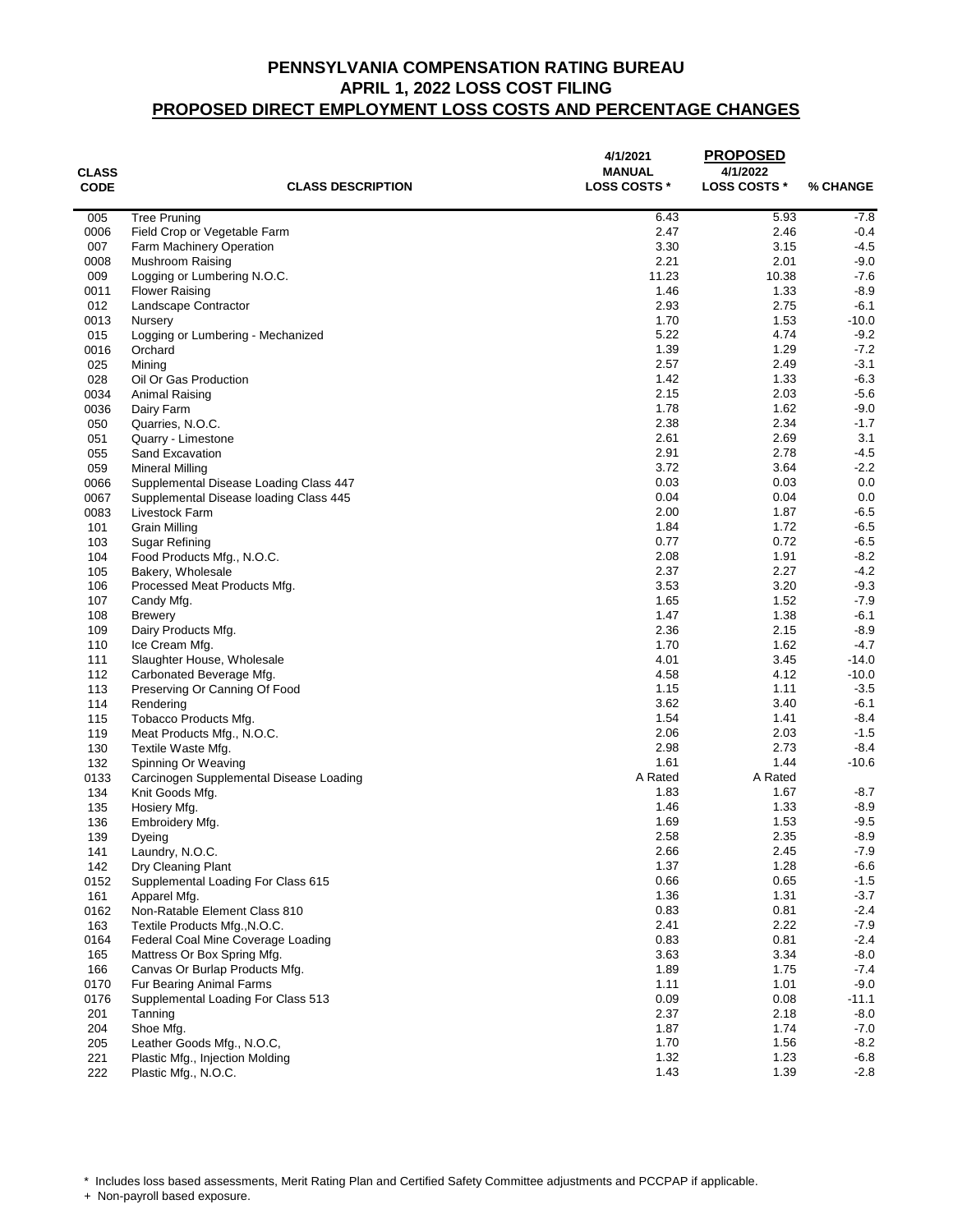| <b>CLASS</b><br><b>CODE</b> | <b>CLASS DESCRIPTION</b>                               | 4/1/2021<br><b>MANUAL</b><br><b>LOSS COSTS *</b> | <b>PROPOSED</b><br>4/1/2022<br><b>LOSS COSTS *</b> | % CHANGE         |
|-----------------------------|--------------------------------------------------------|--------------------------------------------------|----------------------------------------------------|------------------|
| 225                         | Rubber Goods Mfg.                                      | 1.53                                             | 1.46                                               | $-4.6$           |
| 227                         | Oilcloth Mfg.                                          | 1.91                                             | 1.84                                               | $-3.7$           |
| 255                         | Paper Mfg.                                             | 1.34                                             | 1.15                                               | -14.2            |
| 257                         | Paper Products Mfg., N.O.C.                            | 1.40                                             | 1.38                                               | $-1.4$           |
| 261                         | Corrugated Box Or Container Mfg.                       | 1.81                                             | 1.70                                               | $-6.1$           |
| 263                         | Paper Coating/Finishing                                | 1.14                                             | 1.03                                               | $-9.6$           |
| 265                         | Stationery Products Mfg.                               | 1.43                                             | 1.34                                               | $-6.3$           |
| 281                         | Printing, N.O.C.                                       | 1.47                                             | 1.44                                               | $-2.0$           |
| 282                         | Newspaper Printing                                     | 3.03                                             | 2.79                                               | $-7.9$           |
| 285                         | Printing - Sheet Fed Press                             | 1.11                                             | 1.01                                               | $-9.0$           |
| 301                         | Sawmill                                                | 3.40                                             | 3.12                                               | $-8.2$           |
| 305                         | <b>Carpentry Shop</b>                                  | 2.58                                             | 2.36                                               | $-8.5$           |
| 306                         | Woodenware Mfg., N.O.C.                                | 2.09                                             | 1.96                                               | $-6.2$           |
| 311                         | <b>Cabinet Works</b>                                   | 1.77                                             | 1.71                                               | $-3.4$           |
| 319                         | <b>Furniture Assembly</b>                              | 2.55                                             | 2.45                                               | $-3.9$           |
| 323                         | Furniture Mfg. - Wood                                  | 1.98                                             | 1.82                                               | $-8.1$           |
| 327                         | Furniture Upholstering, Shop                           | 1.48                                             | 1.39                                               | $-6.1$           |
| 402                         | Smelting Or Galvanizing                                | 2.07                                             | 1.84                                               | $-11.1$          |
| 403                         | Rolling, Drawing or Extruding Nonferrous Metals        | 1.63                                             | 1.46                                               | $-10.4$          |
| 404                         | Steel Mfg.                                             | 1.66                                             | 1.53                                               | $-7.8$           |
| 406                         | Rolling Mill - Ferrous Metals                          | 1.71                                             | 1.57                                               | $-8.2$           |
| 407                         | Tube Mfg.                                              | 2.00                                             | 1.82                                               | $-9.0$           |
| 411                         | <b>Steel Fabricating</b>                               | 2.73                                             | 2.50                                               | $-8.4$           |
| 413                         | Iron Works - Shop                                      | 2.95                                             | 2.76                                               | $-6.4$           |
| 415                         | <b>Fabricated Plate Work</b>                           | 1.96<br>1.21                                     | 1.87                                               | $-4.6$           |
| 416                         | Car Mfg. - Railroad                                    | 4.22                                             | 1.15<br>3.87                                       | $-5.0$<br>$-8.3$ |
| 421<br>425                  | <b>Steel Foundry</b><br>Iron Foundry, N.O.C.           | 4.25                                             | 3.90                                               | $-8.2$           |
| 427                         | Malleable Iron Foundry                                 | 2.79                                             | 2.76                                               | $-1.1$           |
| 429                         | Die Casting Mfg.                                       | 2.07                                             | 1.85                                               | $-10.6$          |
| 431                         | Forging                                                | 3.03                                             | 2.79                                               | $-7.9$           |
| 433                         | Tool Mfg. - Forged                                     | 2.11                                             | 1.94                                               | $-8.1$           |
| 435                         | Spring Mfg. - Hot Wound                                | 2.07                                             | 1.90                                               | $-8.2$           |
| 441                         | Tool Mfg., N.O.C.                                      | 0.62                                             | 0.60                                               | $-3.2$           |
| 445                         | Hardware Mfg., N.O.C.                                  | 1.17                                             | 1.12                                               | $-4.3$           |
| 446                         | Precision Machined Parts Mfg., N.O.C.                  | 0.70                                             | 0.71                                               | 1.4              |
| 447                         | Nonferrous Metal Foundry                               | 2.16                                             | 1.98                                               | $-8.3$           |
| 449                         | Electroplating                                         | 1.29                                             | 1.19                                               | $-7.8$           |
| 451                         | Automobile Body Mfg.                                   | 2.07                                             | 1.99                                               | $-3.9$           |
| 454                         | Sheet Metal Products Fabrication, N.O.C., Shop         | 1.75                                             | 1.69                                               | $-3.4$           |
| 456                         | Metal Furniture Mfg.                                   | 1.84                                             | 1.72                                               | $-6.5$           |
| 457                         | Wire Goods Mfg.                                        | 1.93                                             | 1.73                                               | $-10.4$          |
| 458                         | Jewelry Mfg.                                           | 0.96                                             | 0.86                                               | $-10.4$          |
| 459                         | Eyelet Mfg.                                            | 0.48                                             | 0.43                                               | $-10.4$          |
| 461                         | Machine Shop                                           | 1.35                                             | 1.24                                               | $-8.1$           |
| 463                         | Automobile Mfg.                                        | 1.51                                             | 1.35                                               | $-10.6$          |
| 465                         | Conveyor Mfg.                                          | 1.87                                             | 1.71                                               | $-8.6$           |
| 467                         | Ball Bearing Mfg.                                      | 2.16                                             | 1.94                                               | $-10.2$          |
| 471                         | Printed Circuit Board Assembly - By Contractor         | 0.75                                             | 0.68                                               | $-9.3$           |
| 472                         | Electronic Component Mfg., N.O.C.                      | 0.52                                             | 0.44                                               | $-15.4$          |
| 473                         | Electrical Apparatus Mfg., N.O.C.                      | 1.26                                             | 1.15                                               | $-8.7$           |
| 474                         | Electric Power Or Electric Transmission Equipment Mfg. | 1.18                                             | 1.11                                               | $-5.9$           |
| 475                         | Battery Mfg.                                           | 1.27                                             | 1.15                                               | $-9.4$           |
| 476                         | Industrial Controls Or Systems Mfg/Assembly            | 0.69                                             | 0.69                                               | 0.0              |
| 477                         | Electric Motor Mfg. Or Repair                          | 1.02                                             | 0.94                                               | $-7.8$           |
| 483                         | Office Machine Mfg.                                    | 0.89                                             | 0.79                                               | $-11.2$          |
| 485                         | Communications Equipment Mfg.                          | 0.65                                             | 0.62                                               | $-4.6$           |
| 486                         | Incandescent Light Bulb Or Electronic Tube Mfg.        | 0.80                                             | 0.78                                               | $-2.5$           |
| 487                         | Surgical Or Optical Instrument Mfg.                    | 0.60                                             | 0.55                                               | $-8.3$           |

\* Includes loss based assessments, Merit Rating Plan and Certified Safety Committee adjustments and PCCPAP if applicable.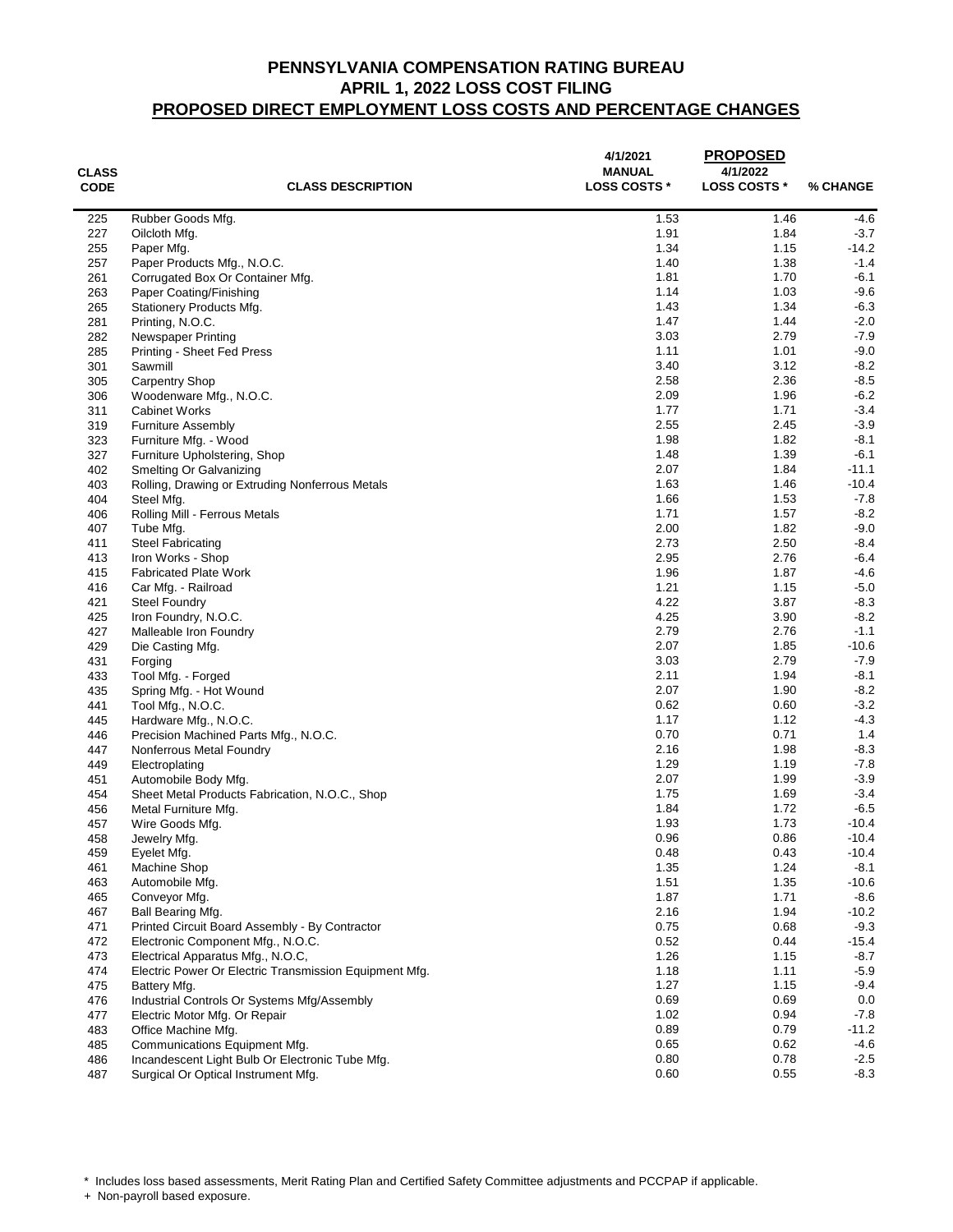| <b>CLASS</b><br><b>CODE</b> | <b>CLASS DESCRIPTION</b>                           | 4/1/2021<br><b>MANUAL</b><br><b>LOSS COSTS *</b> | <b>PROPOSED</b><br>4/1/2022<br><b>LOSS COSTS *</b> | % CHANGE |
|-----------------------------|----------------------------------------------------|--------------------------------------------------|----------------------------------------------------|----------|
| 488                         |                                                    | 0.42                                             | 0.38                                               | $-9.5$   |
| 489                         | Electronic Measuring Or Analytical Instrument Mfg. | 0.66                                             | 0.60                                               | $-9.1$   |
| 501                         | Dental Laboratory<br>Cement Mfg.                   | 2.38                                             | 2.23                                               | $-6.3$   |
| 502                         |                                                    | 1.95                                             | 1.78                                               | $-8.7$   |
| 506                         | Plaster Statuary Mfg.                              | 1.13                                             | 1.10                                               | $-2.7$   |
| 507                         | Powder Metal Products Mfg.                         | 1.18                                             | 1.05                                               | $-11.0$  |
| 509                         | Graphite Products Mfg.                             | 3.12                                             | 2.87                                               | $-8.0$   |
|                             | Asbestos Goods Mfg.                                | 3.48                                             | 3.28                                               | $-5.7$   |
| 511                         | Concrete Products Mfg.                             |                                                  | 2.18                                               | $-6.4$   |
| 512                         | Brick Mfg., N.O.C.                                 | 2.33<br>1.86                                     | 1.84                                               | $-1.1$   |
| 513                         | Pottery, N.O.C.                                    |                                                  |                                                    | $-8.4$   |
| 514                         | Refractory Product Mfg.                            | 2.50                                             | 2.29                                               |          |
| 535                         | Glass Or Glassware Mfg.                            | 1.63                                             | 1.50                                               | $-8.0$   |
| 536                         | Glass Products Mfg.                                | 3.15                                             | 2.87                                               | $-8.9$   |
| 551                         | Chemical Mfg., N.O.C.                              | 0.86                                             | 0.85                                               | $-1.2$   |
| 553                         | Gases - Mfg.                                       | 0.76                                             | 0.71                                               | $-6.6$   |
| 555                         | Drug or Medicine Mfg.                              | 0.29                                             | 0.26                                               | $-10.3$  |
| 563                         | Paint Mfg.                                         | 0.81                                             | 0.81                                               | 0.0      |
| 571                         | Soap Mfg.                                          | 1.29                                             | 1.17                                               | $-9.3$   |
| 573                         | Fertilizer Mfg.                                    | 2.18                                             | 2.01                                               | $-7.8$   |
| 581                         | Oil Refining                                       | 0.74                                             | 0.62                                               | $-16.2$  |
| 601                         | <b>Road Construction</b>                           | 3.76                                             | 3.30                                               | $-12.2$  |
| 603                         | <b>Sewer Construction</b>                          | 3.91                                             | 3.72                                               | $-4.9$   |
| 605                         | <b>Railroad Construction</b>                       | 4.86                                             | 4.80                                               | $-1.2$   |
| 606                         | Oil or Gas Drilling                                | 3.01                                             | 2.86                                               | $-5.0$   |
| 607                         | Drilling, N.O.C.                                   | 1.60                                             | 1.61                                               | 0.6      |
| 608                         | <b>Flat Cement Work</b>                            | 4.01                                             | 3.73                                               | $-7.0$   |
| 609                         | Excavation                                         | 2.35                                             | 2.20                                               | $-6.4$   |
| 611                         | <b>Pile Driving</b>                                | 6.40                                             | 6.20                                               | $-3.1$   |
| 615                         | Tunneling                                          | 6.02                                             | 5.94                                               | $-1.3$   |
| 617                         | Gas, Steam or Water Main Construction              | 2.04                                             | 2.02                                               | $-1.0$   |
| 645                         | Wallboard Installation                             | 4.23                                             | 3.76                                               | $-11.1$  |
| 646                         | Furniture or Fixtures Installation                 | 3.37                                             | 3.21                                               | $-4.7$   |
| 647                         | Insulation Work, N.O.C.                            | 4.80                                             | 4.62                                               | $-3.8$   |
| 648                         | Carpentry - Installation of Cabinet Work           | 4.30                                             | 4.13                                               | $-4.0$   |
| 649                         | Ceiling Installation                               | 3.01                                             | 2.91                                               | $-3.3$   |
| 651                         | Carpentry - Commercial Structures                  | 3.83                                             | 3.60                                               | $-6.0$   |
| 652                         | Carpentry - Residential                            | 5.79                                             | 5.27                                               | $-9.0$   |
| 653                         | Masonry                                            | 4.59                                             | 4.44                                               | $-3.3$   |
| 654                         | <b>Concrete Construction</b>                       | 5.05                                             | 4.70                                               | $-6.9$   |
| 655                         | Iron Erection                                      | 6.48                                             | 5.94                                               | $-8.3$   |
| 656                         | <b>Electric Line Construction</b>                  | 3.37                                             | 3.11                                               | $-7.7$   |
| 657                         | Rigging, N.O.C.                                    | 5.53                                             | 5.32                                               | $-3.8$   |
| 658                         | Iron Erection or Installation - non-structural     | 5.96                                             | 5.67                                               | $-4.9$   |
| 659                         | Roofing - All Kinds                                | 10.08                                            | 9.53                                               | $-5.5$   |
| 660                         | Alarm Or Sound System - Installation or Repair     | 1.74                                             | 1.73                                               | $-0.6$   |
| 661                         | Electrical Wiring - Within Buildings               | 1.81                                             | 1.73                                               | $-4.4$   |
| 662                         | Appliance - Electrical - Service or Repair         | 4.20                                             | 4.18                                               | $-0.5$   |

\* Includes loss based assessments, Merit Rating Plan and Certified Safety Committee adjustments and PCCPAP if applicable.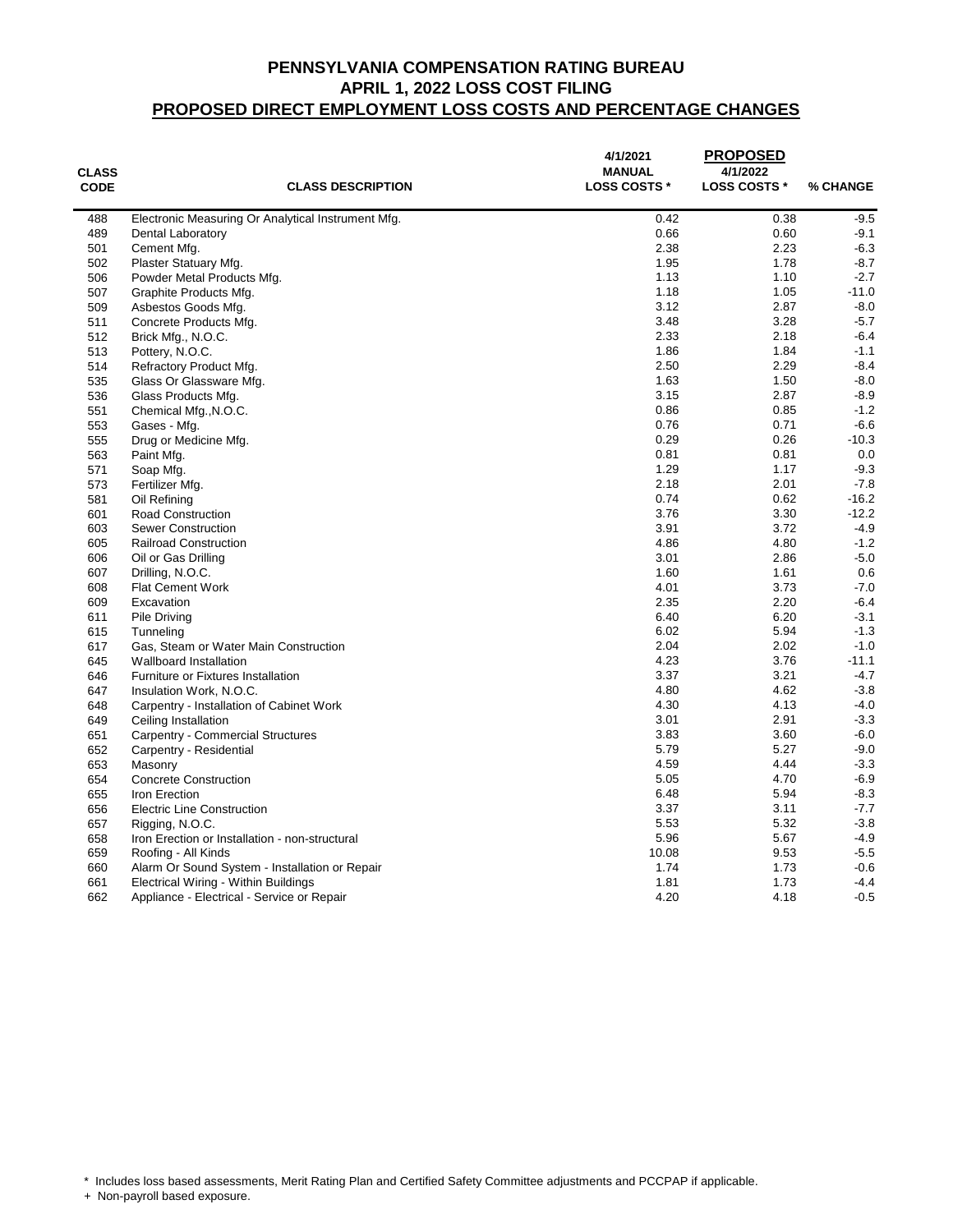| <b>CLASS</b><br><b>CODE</b> | <b>CLASS DESCRIPTION</b>                                                         | 4/1/2021<br><b>MANUAL</b><br><b>LOSS COSTS *</b> | <b>PROPOSED</b><br>4/1/2022<br><b>LOSS COSTS *</b> | % CHANGE          |
|-----------------------------|----------------------------------------------------------------------------------|--------------------------------------------------|----------------------------------------------------|-------------------|
| 663                         | Plumbing                                                                         | 2.35                                             | 2.28                                               | $-3.0$            |
| 664                         | Heating, Ventilating or Air Conditioning Contractor                              | 2.38                                             | 2.23                                               | $-6.3$            |
| 665                         | Painting                                                                         | 5.09                                             | 4.84                                               | $-4.9$            |
| 666                         | <b>Plate Glass Installation</b>                                                  | 4.98                                             | 4.84                                               | $-2.8$            |
| 667                         | Paper Hanging                                                                    | 1.35                                             | 1.32                                               | $-2.2$            |
| 668<br>669                  | Tile, Stone, Mosaic or Terrazzo Work                                             | 5.38<br>4.76                                     | 5.24<br>4.93                                       | $-2.6$<br>3.6     |
| 670                         | Plastering<br>Household Furnishings Installation, N.O.C.                         | 4.33                                             | 4.19                                               | $-3.2$            |
| 673                         | Advertising Sign Mfg., Erection or Repair                                        | 3.97                                             | 3.89                                               | $-2.0$            |
| 674                         | Swimming Pool Construction                                                       | 3.49                                             | 3.49                                               | 0.0               |
| 675                         | Machinery or Equipment Erection or Repair                                        | 2.03                                             | 1.83                                               | $-9.9$            |
| 676                         | <b>Sheet Metal Installation</b>                                                  | 3.31                                             | 3.29                                               | $-0.6$            |
| 677                         | Boiler Installation or Repair                                                    | 1.91                                             | 1.86                                               | $-2.6$            |
| 679                         | Advertising Company, Outdoor                                                     | 5.55                                             | 5.40                                               | $-2.7$            |
| 681                         | <b>Canvas Goods Erection</b>                                                     | 4.18                                             | 4.08                                               | $-2.4$            |
| 709                         | <b>Tallymen And Checking Clerks</b>                                              | 1.26                                             | 1.25                                               | $-0.8$            |
| 716                         | Marina                                                                           | 1.95                                             | 1.94                                               | $-0.5$            |
| 718                         | Boat Building Or Repair                                                          | 1.91                                             | 1.89                                               | $-1.0$            |
| 721                         | Railroad Operation, N.O.C.                                                       | 5.34<br>0.25                                     | 4.91<br>0.23                                       | $-8.1$            |
| 744<br>751                  | Aircraft Manufacture<br><b>Gas Utility</b>                                       | 0.65                                             | 0.60                                               | $-8.0$<br>$-7.7$  |
| 752                         | Oil Or Gas Pipeline Operation                                                    | 0.48                                             | 0.40                                               | $-16.7$           |
| 753                         | Waterworks                                                                       | 1.75                                             | 1.61                                               | $-8.0$            |
| 755                         | <b>Electric Utilities</b>                                                        | 0.75                                             | 0.72                                               | $-4.0$            |
| 757                         | <b>Telecommunications Company</b>                                                | 0.87                                             | 0.77                                               | $-11.5$           |
| 759                         | <b>Cable Television Operations</b>                                               | 3.60                                             | 3.30                                               | $-8.3$            |
| 0771                        | Non-Ratable Element - Class 4771                                                 | 0.50                                             | 0.47                                               | $-6.0$            |
| 801                         | Stable                                                                           | 4.21                                             | 3.85                                               | $-8.6$            |
| 802                         | Mobile Crane Rental With Operators                                               | 2.35                                             | 2.10                                               | $-10.6$           |
| 803                         | <b>Taxicab Company</b>                                                           | 7.20                                             | 6.59                                               | $-8.5$            |
| 804                         | School Transportation                                                            | 1.94                                             | 1.79                                               | $-7.7$            |
| 805<br>806                  | Milk Hauling - By Contractor                                                     | 3.04<br>5.48                                     | 2.85<br>4.98                                       | $-6.3$<br>$-9.1$  |
| 807                         | Furniture Moving and/or Storage<br>Ambulance Service - Salaried Employees        | 2.81                                             | 2.55                                               | $-9.3$            |
| 808                         | <b>Parcel Delivery</b>                                                           | 2.79                                             | 2.82                                               | 1.1               |
| 809                         | <b>Fuel Distribution</b>                                                         | 3.26                                             | 2.96                                               | $-9.2$            |
| 810                         | Coal Trucking                                                                    | 2.27                                             | 2.07                                               | $-8.8$            |
| 811                         | Trucking, N.O.C.                                                                 | 4.18                                             | 4.03                                               | $-3.6$            |
| 812                         | Mail Hauling Company                                                             | 4.28                                             | 4.11                                               | $-4.0$            |
| 813                         | Warehousing - Other Than Furniture Moving or Storage                             | 2.54                                             | 2.32                                               | $-8.7$            |
| 814                         | Dealer In Mobile, Self-Propelled Equipment                                       | 1.34                                             | 1.27                                               | $-5.2$            |
| 815                         | Automobile Service Center                                                        | 1.81                                             | 1.71                                               | $-5.5$            |
| 816                         | Automobile Filling Station                                                       | 1.25                                             | 1.16                                               | $-7.2$            |
| 817<br>818                  | <b>Bus Operation</b>                                                             | 3.18<br>0.83                                     | 2.99<br>0.74                                       | $-6.0$<br>$-10.8$ |
| 819                         | Automobile Dealer<br>Mobile Self-Propelled Equipment Salesperson                 | 0.58                                             | 0.52                                               | $-10.3$           |
| 820                         | Automobile Auction                                                               | 1.54                                             | 1.56                                               | 1.3               |
| 821                         | Beverage Distributor                                                             | 3.65                                             | 3.52                                               | $-3.6$            |
| 825                         | Automobile Storage Garage                                                        | 2.39                                             | 2.24                                               | $-6.3$            |
| 828                         | <b>Paratransit Service</b>                                                       | 3.79                                             | 3.60                                               | $-5.0$            |
| 855                         | Lumber and/or Building Material Dealer                                           | 2.49                                             | 2.36                                               | $-5.2$            |
| 857                         | <b>Metal Service Center</b>                                                      | 2.36                                             | 2.20                                               | $-6.8$            |
| 858                         | Ferrous Scrap Metal Dealer                                                       | 3.37                                             | 3.11                                               | $-7.7$            |
| 859                         | Nonferrous Scrap Metal Dealer                                                    | 3.67                                             | 3.34                                               | $-9.0$            |
| 860                         | <b>Junk Dealer</b>                                                               | 3.50                                             | 3.18                                               | $-9.1$            |
| 862                         | <b>Recycling Center</b>                                                          | 3.76                                             | 3.55                                               | $-5.6$            |
| 865                         | Poultry and/or Fish Dealer/Processor                                             | 2.63                                             | 2.54                                               | $-3.4$            |
| 880<br>882                  | <b>Apartment House</b><br>Residential Interior Cleaning Services - By Contractor | 2.84<br>3.26                                     | 2.58<br>3.05                                       | $-9.2$<br>$-6.4$  |
| 884                         | <b>Health Or Exercise Club</b>                                                   | 0.62                                             | 0.56                                               | $-9.7$            |
| 885                         | Plumbing Supplies Dealer Or Pipe Merchant                                        | 1.52                                             | 1.39                                               | $-8.6$            |
| 886                         | <b>Electrical Supplies Dealer</b>                                                | 1.09                                             | 0.98                                               | $-10.1$           |
| 887                         | Museum                                                                           | 0.39                                             | 0.35                                               | $-10.3$           |
| 890                         | Library - Public                                                                 | 0.26                                             | 0.23                                               | $-11.5$           |
| 891                         | Pre-School (Child Care Or Early Education) Services                              | 0.68                                             | 0.66                                               | $-2.9$            |

\* Includes loss based assessments, Merit Rating Plan and Certified Safety Committee adjustments and PCCPAP if applicable.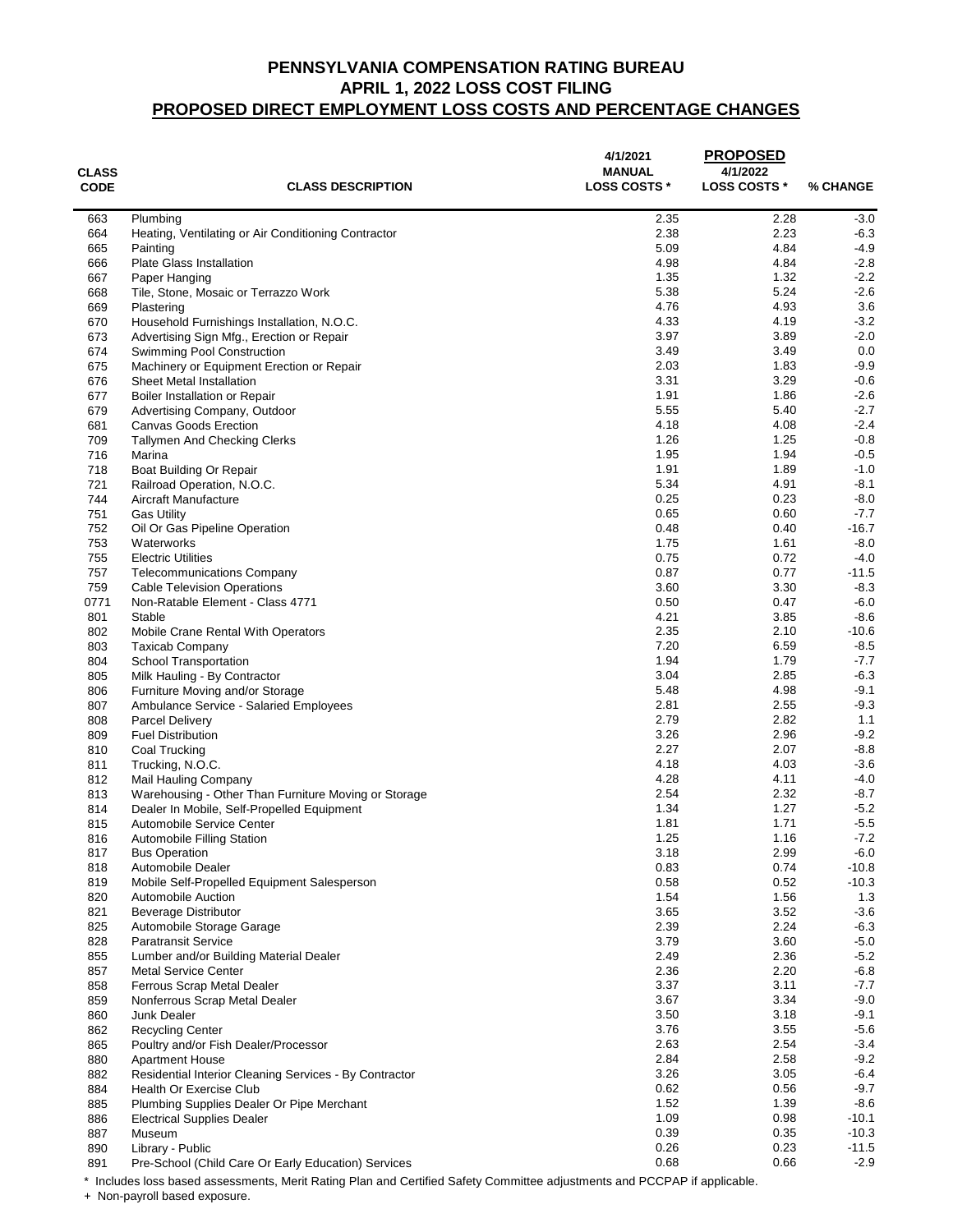| <b>CLASS</b><br><b>CODE</b> | <b>CLASS DESCRIPTION</b>                                                 | 4/1/2021<br><b>MANUAL</b><br><b>LOSS COSTS *</b> | <b>PROPOSED</b><br>4/1/2022<br><b>LOSS COSTS *</b> | % CHANGE |
|-----------------------------|--------------------------------------------------------------------------|--------------------------------------------------|----------------------------------------------------|----------|
|                             |                                                                          |                                                  |                                                    |          |
| 892                         | Early Intervention                                                       | 0.48                                             | 0.47                                               | $-2.1$   |
| 893                         | Intermediate Unit (Special Education)                                    | 0.47                                             | 0.46                                               | $-2.1$   |
| 896                         | Club, N.O.C.                                                             | 0.74                                             | 0.67                                               | $-9.5$   |
| 897                         | Fast-Food Restaurant                                                     | 0.87                                             | 0.79                                               | $-9.2$   |
| 898                         | Caterer                                                                  | 1.16                                             | 1.04                                               | $-10.3$  |
| 899                         | Bar, Nightclub                                                           | 0.65                                             | 0.59                                               | $-9.2$   |
| 0901                        | + Members Of Religious Orders                                            | 18.90                                            | 18.75                                              | $-0.8$   |
| 0902                        | + Members Of Religious Orders - Occasional                               | 0.57                                             | 0.52                                               | $-8.8$   |
| 903                         | Labor Union                                                              | 0.11                                             | 0.10                                               | $-9.1$   |
| 904                         | <b>Investigative Agency</b>                                              | 0.82                                             | 0.78                                               | $-4.9$   |
| 905                         | <b>Architectural Consulting Firm</b>                                     | 0.03                                             | 0.04                                               | 33.3     |
| 906                         | + Volunteer Ambulance Corps - Support Staff                              | <b>NA</b>                                        | 17.08                                              |          |
| 907                         | Fruit Or Vegetable Dealer - Wholesale                                    | 2.36                                             | 2.26                                               | $-4.2$   |
|                             | 0908 + Domestic Workers - Inside - Occasional                            | 98.60                                            | 89.72                                              | $-9.0$   |
|                             | 0909 + Domestic Workers - Outside - Occasional                           | 35.34                                            | 32.98                                              | $-6.7$   |
| 910                         | Meat Dealer - Wholesale                                                  | 2.54                                             | 2.30                                               | $-9.4$   |
| 911                         | Grocery - Wholesale                                                      | 3.34                                             | 3.03                                               | $-9.3$   |
|                             | 0912 + Domestic Workers - Outside                                        | 277.30                                           | 273.22                                             | $-1.5$   |
|                             | 0913 + Domestic Workers - Inside                                         | 207.24                                           | 195.08                                             | $-5.9$   |
| 914                         | <b>Department Store</b>                                                  | 1.10                                             | 1.06                                               | $-3.6$   |
| 915                         | Meat, Fish and/or Poultry Store - Retail                                 | 1.11                                             | 1.03                                               | $-7.2$   |
| 916                         | Clothing Or Dry Goods Store - Wholesale or Retail                        | 0.87                                             | 0.89                                               | 2.3      |
| 917                         | Grocery Store - Retail                                                   | 1.31                                             | 1.31                                               | 0.0      |
| 918                         | Bakery Shop - Retail                                                     | 1.06                                             | 0.95                                               | $-10.4$  |
| 919                         | Florist Store - Retail or Wholesale                                      | 0.95                                             | 0.91                                               | $-4.2$   |
| 920                         | Jewelry Store - Wholesale or Retail                                      | 0.22                                             | 0.21                                               | $-4.5$   |
| 921                         | Furniture Store - Wholesale                                              | 2.62                                             | 2.44                                               | $-6.9$   |
| 922                         | Furniture Store - Retail                                                 | 1.82                                             | 1.68                                               | $-7.7$   |
| 923                         | Packaging - Contract - Non-Crating                                       | 1.30                                             | 1.21                                               | $-6.9$   |
| 924                         | Wholesale Store, N.O.C.                                                  | 2.12                                             | 2.10                                               | $-0.9$   |
| 925                         | Hardware Store - Retail                                                  | 1.01                                             | 0.98                                               | $-3.0$   |
| 926                         | Hardware Store - Wholesale                                               | 1.50                                             | 1.43                                               | $-4.7$   |
| 927                         | Pharmacy - Retail                                                        | 0.53                                             | 0.50                                               | $-5.7$   |
| 928                         | Retail Store, N.O.C.                                                     | 1.18                                             | 1.18                                               | 0.0      |
| 932                         | Copying Or Duplicating Service                                           | 0.47                                             | 0.45                                               | $-4.3$   |
| 933                         | Vending Or Coin-Operated Machine - Installation, Service or Repair       | 1.87                                             | 1.68                                               | $-10.2$  |
| 934                         | Automobile Parts And Accessory Store - Retail and/or Wholesale           | 1.86                                             | 1.76                                               | $-5.4$   |
| 935                         | Lumber and/or Building Material Dealer - Store Employees                 | 0.70                                             | 0.68                                               | $-2.9$   |
| 936                         | <b>Broadcasting Station</b>                                              | 0.35                                             | 0.37                                               | 5.7      |
| 939                         | Carnival - Traveling                                                     | 2.98                                             | 2.89                                               | $-3.0$   |
| 940                         | Residential Care Facility for Individuals With Intellectual Disabilities | 2.05                                             | 1.72                                               | $-16.1$  |
| 941                         | Social Rehabilitation Facility                                           | 1.59                                             | 1.58                                               | $-0.6$   |
| 942                         | Home Health Care - Professional Staff                                    | 1.62                                             | 1.52                                               | $-6.2$   |
| 943                         | Home Health Care - Nonprofessional Staff                                 | 1.37                                             | 1.06                                               | $-22.6$  |
| 944                         | Club - Country, Golf or Yachting                                         | 0.90                                             | 0.82                                               | $-8.9$   |
| 945                         | <b>Hotel Restaurant</b>                                                  | 1.39                                             | 1.33                                               | $-4.3$   |

\* Includes loss based assessments, Merit Rating Plan and Certified Safety Committee adjustments and PCCPAP if applicable.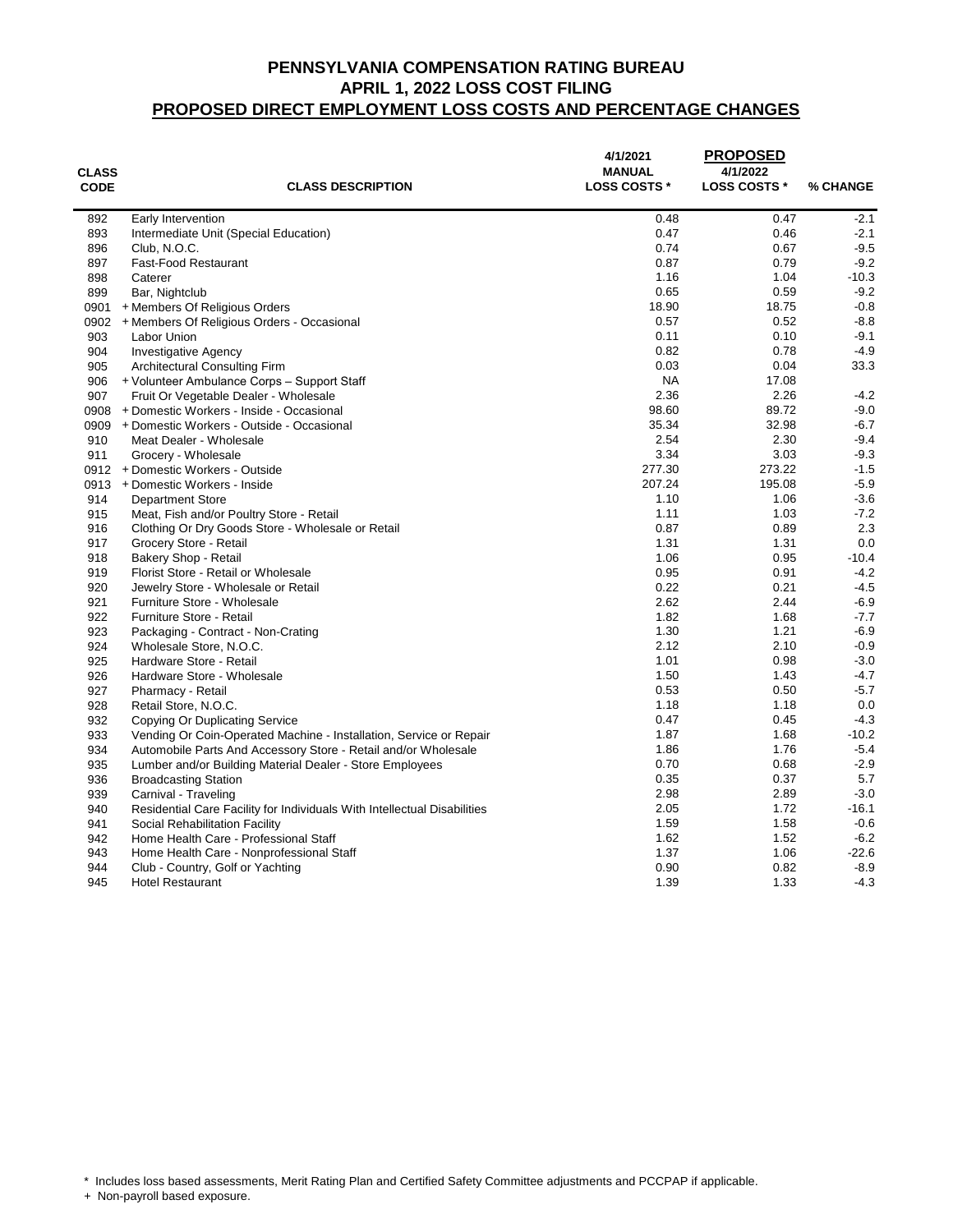| <b>CLASS</b><br><b>CODE</b> | <b>CLASS DESCRIPTION</b>                                                 | 4/1/2021<br><b>MANUAL</b><br><b>LOSS COSTS *</b> | <b>PROPOSED</b><br>4/1/2022<br><b>LOSS COSTS *</b> | % CHANGE          |
|-----------------------------|--------------------------------------------------------------------------|--------------------------------------------------|----------------------------------------------------|-------------------|
|                             |                                                                          |                                                  |                                                    |                   |
| 948<br>951                  | Mailing or Addressing Company<br>Salesperson - Outside                   | 0.99<br>0.17                                     | 0.90<br>0.14                                       | $-9.1$<br>$-17.6$ |
| 952                         | Office Machine Service or Repair                                         | 0.44                                             | 0.46                                               | 4.5               |
| 953                         | <b>Clerical Office</b>                                                   | 0.08                                             | 0.07                                               | $-12.5$           |
| 954                         | Security Agency                                                          | 1.20                                             | 1.06                                               | -11.7             |
| 955                         | <b>Engineering Consulting Firm</b>                                       | 0.12                                             | 0.11                                               | $-8.3$            |
| 956                         | Law Firm                                                                 | 0.06                                             | 0.06                                               | 0.0               |
| 957                         | <b>Physician or Dentist</b>                                              | 0.23                                             | 0.21                                               | $-8.7$            |
| 958                         | <b>Rehabilitation Hospital</b>                                           | 0.79                                             | 0.86                                               | 8.9               |
| 959                         | Veterinarians                                                            | 0.85                                             | 0.83                                               | $-2.4$            |
| 960                         | Nursing and Convalescent Home                                            | 1.42                                             | 1.41                                               | $-0.7$            |
| 961                         | Hospital                                                                 | 0.62                                             | 0.56                                               | $-9.7$            |
| 962                         | Accounting or Financial Auditing Firm                                    | 0.03                                             | 0.03                                               | 0.0               |
| 963                         | Church                                                                   | 0.23                                             | 0.23                                               | 0.0               |
| 964                         | <b>Work Center</b>                                                       | 1.05                                             | 0.93                                               | -11.4             |
| 965                         | College Or School, N.O.C.                                                | 0.38                                             | 0.37                                               | $-2.6$            |
| 966                         | Television, Video, Audio or Radio Equipment Service Or Repair            | 1.77                                             | 1.65                                               | $-6.8$            |
| 967                         | <b>Theaters</b>                                                          | 0.74                                             | 0.76                                               | 2.7               |
| 968                         | Amateur Sports, Recreational OR Amusement Facility, Indoor               | 0.77                                             | 0.73                                               | $-5.2$            |
| 969                         | Amusement, Outdoor                                                       | 1.23                                             | 1.18                                               | -4.1              |
| 970                         | Athletic Team - Contact sports                                           | 4.53                                             | 4.66                                               | 2.9               |
| 971                         | <b>Commercial Buildings</b>                                              | 2.08                                             | 1.98                                               | $-4.8$            |
| 972                         | <b>Attendant Care Services</b>                                           | 0.57                                             | 0.43                                               | $-24.6$           |
| 973                         | Hotel - All Other Employees                                              | 1.56                                             | 1.46                                               | $-6.4$            |
| 974                         | <b>Retirement Or Life Care Community</b>                                 | 1.20                                             | 1.10                                               | $-8.3$            |
| 975                         | Restaurant, N.O.C.                                                       | 0.85                                             | 0.79                                               | $-7.1$            |
| 976                         | <b>Community Center</b>                                                  | 0.66                                             | 0.58                                               | -12.1             |
| 977                         | Barber Shop, Beauty Parlor Or Hair Styling Salon                         | 0.32                                             | 0.33                                               | 3.1               |
| 978                         | Camps, Summer Or Winter                                                  | 1.51<br>1.94                                     | 1.49                                               | $-1.3$            |
| 979<br>980                  | Residential Facility For The Elderly - Non-Medical                       | 2.98                                             | 1.76<br>2.75                                       | $-9.3$<br>$-7.7$  |
| 981                         | City, Township, Borough or County                                        | 0.99                                             | 0.89                                               | -10.1             |
| 982                         | Casino Gambling<br>+ Workfare Program Employees                          | 2.13                                             | 1.96                                               | $-8.0$            |
| 983                         | <b>Housing Authority</b>                                                 | 3.57                                             | 3.30                                               | $-7.6$            |
| 984                         | Insurance Company                                                        | 0.08                                             | 0.09                                               | 12.5              |
| 985                         | Police Or Firefighters, Salaried                                         | 2.10                                             | 2.00                                               | $-4.8$            |
| 986                         | Shelter Or Halfway House - Residential - Non-Medical                     | 0.74                                             | 0.75                                               | 1.4               |
| 987                         | <b>Check Cashing Services</b>                                            | 0.34                                             | 0.30                                               | $-11.8$           |
| 988                         | Bank                                                                     | 0.11                                             | 0.12                                               | 9.1               |
| 989                         | + Volunteer Fire Company - Support Staff                                 |                                                  | See population table                               |                   |
| 991                         | Athletic Team - Noncontact sports                                        | 2.67                                             | 2.62                                               | $-1.9$            |
| 992                         | <b>Sanitation Company</b>                                                | 3.26                                             | 2.96                                               | $-9.2$            |
| 993                         | + Volunteer Ambulance Corps                                              | 408.49                                           | 369.57                                             | $-9.5$            |
| 994                         | + Firefighter - Volunteer Fire Company                                   |                                                  | See population table                               |                   |
| 995                         | Rubbish Or Garbage Removal                                               | 3.09                                             | 2.98                                               | $-3.6$            |
| 996                         | + Volunteer Hazardous Materials Response Team                            | 408.49                                           | 369.57                                             | $-9.5$            |
| 997                         | Undertakers                                                              | 0.44                                             | 0.42                                               | $-4.5$            |
| 999                         | Cemetery                                                                 | 2.60                                             | 2.57                                               | $-1.2$            |
| 4771                        | Explosives Or Ammunition Mfg., N.O.C.                                    | 1.99                                             | 1.89                                               | $-5.0$            |
| 4777                        | <b>Explosives Distributor</b>                                            | 3.03                                             | 2.77                                               | $-8.6$            |
| 7405                        | Aircraft Operation - Scheduled and Supplemental Carriers                 | 0.96                                             | 0.91                                               | $-5.2$            |
| 7413                        | Aircraft Operation - Commuter air carriers                               | 0.26                                             | 0.23                                               | -11.5             |
| 7421                        | <b>Aircraft Operation - Business</b>                                     | 0.32                                             | 0.28                                               | $-12.5$           |
| 7424                        | Aircraft Operation, N.O.C.                                               | 0.75                                             | 0.68                                               | $-9.3$            |
| 7428                        | Airport Operation - Ground Employees<br>Non-Ratable Element - Class 7405 | 1.92<br>0.20                                     | 1.85                                               | $-3.6$            |
| 7445                        |                                                                          |                                                  | 0.19                                               | $-5.0$            |
| 7453<br>9740                | Non-Ratable Element - Class 7413<br>Terrorism                            | 0.06<br>0.02                                     | 0.05<br>0.02                                       | -16.7<br>0.0      |
| 9741                        | Catastrophe (Other than Certified Acts of Terrorism)                     | 0.01                                             | 0.01                                               | 0.0               |
| 9985                        | Supplemental Radiation Loading                                           | A Rated                                          | A Rated                                            |                   |
|                             |                                                                          |                                                  |                                                    |                   |

\* Includes loss based assessments, Merit Rating Plan and Certified Safety Committee adjustments and PCCPAP if applicable.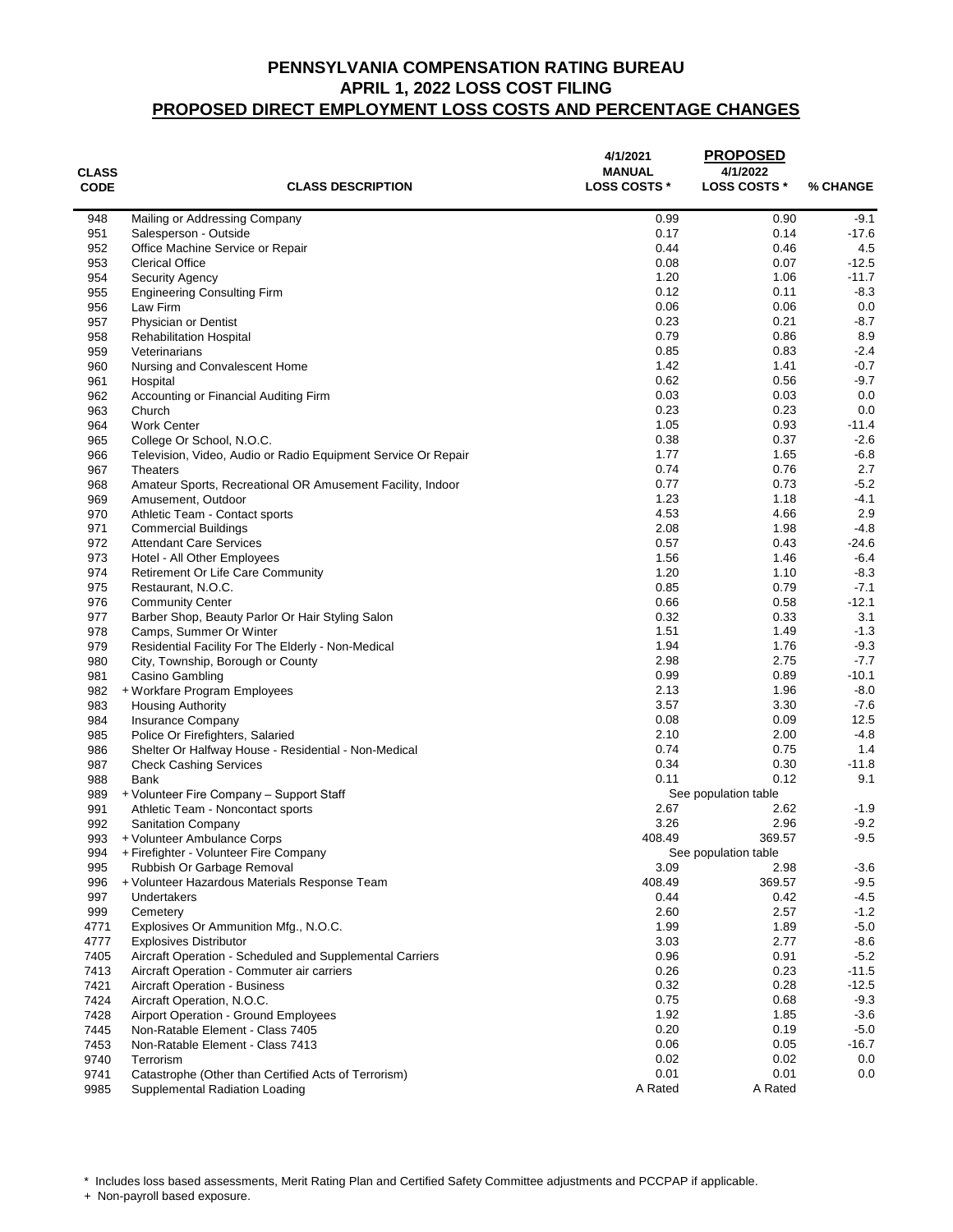| <b>CLASS</b><br><b>CODE</b> | <b>CLASS DESCRIPTION</b>                                                                                         | 4/1/2021<br><b>MANUAL</b><br><b>LOSS COSTS *</b> | <b>PROPOSED</b><br>4/1/2022<br>LOSS COSTS * % CHANGE |               |
|-----------------------------|------------------------------------------------------------------------------------------------------------------|--------------------------------------------------|------------------------------------------------------|---------------|
| 2104                        | Food Products Mfg., N.O.C. - Temporary Staffing                                                                  | 4.47                                             | 4.47                                                 | 0.0           |
| 2107                        | Candy Mfg. - Temporary Staffing                                                                                  | 3.54                                             | 3.18                                                 | $-10.2$       |
| 2113                        | Preserving Or Canning Of Food - Temporary Staffing                                                               | 2.51                                             | 2.51                                                 | 0.0           |
| 2161                        | Apparel Mfg. - Temporary Staffing                                                                                | 2.97                                             | 2.89                                                 | $-2.7$        |
| 2221                        | Plastic Mfg., Injection Molding - Temporary Staffing                                                             | 2.76                                             | 2.65                                                 | $-4.0$        |
| 2222                        | Plastic Mfg., N.O.C. - Temporary Staffing                                                                        | 3.12                                             | 2.95                                                 | $-5.4$        |
| 2255                        | Paper Mfg. - Temporary Staffing                                                                                  | 2.67                                             | 2.27                                                 | $-15.0$       |
| 2281                        | Printing, N.O.C. - Temporary Staffing                                                                            | 3.21                                             | 3.10                                                 | $-3.4$        |
| 2403                        | Rolling, Drawing or Extruding Nonferrous Metals - Temporary Staffing                                             | 3.48                                             | 3.05                                                 | $-12.4$       |
| 2445<br>2451                | Hardware Mfg., N.O.C. - Temporary Staffing<br>Automobile Body Mfg. - Temporary Staffing                          | 2.55<br>4.54                                     | 2.55<br>4.28                                         | 0.0<br>$-5.7$ |
| 2472                        | Electronic Component Mfg., N.O.C. - Temporary Staffing                                                           | 1.09                                             | 0.88                                                 | $-19.3$       |
| 2475                        | Battery Mfg. - Temporary Staffing                                                                                | 2.77                                             | 2.60                                                 | $-6.1$        |
| 2984                        | Insurance Company - Temporary Staffing                                                                           | 0.20                                             | 0.24                                                 | 20.0          |
| 2988                        | Bank - Temporary Staffing                                                                                        | 0.20                                             | 0.24                                                 | 20.0          |
| 2555                        | Drug or Medicine Mfg. - Temporary Staffing                                                                       | 0.61                                             | 0.61                                                 | 0.0           |
| 2744                        | Aircraft Manufacture - Temporary Staffing                                                                        | 0.55                                             | 0.47                                                 | -14.5         |
| 2890                        | Library - Public - Temporary Staffing                                                                            | 0.61                                             | 0.67                                                 | 9.8           |
| 2920                        | Jewelry Store - Wholesale or Retail - Temporary Staffing                                                         | 0.49                                             | 0.45                                                 | $-8.2$        |
| 2963                        | Church - Temporary Staffing                                                                                      | 0.61                                             | 0.69                                                 | 13.1          |
| 2977                        | Barber Shop, Beauty Parlor Or Hair Styling Salon - Temporary Staffing                                            | 0.61                                             | 0.69                                                 | 13.1          |
| 2488                        | Electronic Measuring Or Analytical Instrument Mfg. - Temporary Staffing                                          | 0.90                                             | 0.88                                                 | $-2.2$        |
| 2752                        | Oil Or Gas Pipeline Operation - Temporary Staffing                                                               | 0.88                                             | 0.84                                                 | $-4.5$        |
| 2887                        | Museum - Temporary Staffing                                                                                      | 0.94                                             | 1.01                                                 | 7.4           |
| 2892                        | Early Intervention - Temporary Staffing                                                                          | 0.94                                             | 1.13                                                 | 20.2          |
| 2893                        | Intermediate Unit (Special Education) - Temporary Staffing                                                       | 0.94                                             | 1.13                                                 | 20.2          |
| 2932                        | Copying Or Duplicating Service - Temporary Staffing                                                              | 0.94                                             | 0.94                                                 | 0.0           |
| 2936                        | Broadcasting Station - Temporary Staffing                                                                        | 0.94                                             | 1.05                                                 | 11.7          |
| 2952<br>2987                | Office Machine Service or Repair - Temporary Staffing<br>Check Cashing Services - Temporary Staffing             | 0.86<br>0.94                                     | 0.89<br>0.94                                         | 3.5<br>0.0    |
| 2103                        | Sugar Refining - Temporary Staffing                                                                              | 1.45                                             | 1.36                                                 | $-6.2$        |
| 2441                        | Tool Mfg., N.O.C. - Temporary Staffing                                                                           | 1.25                                             | 1.20                                                 | $-4.0$        |
| 2459                        | Eyelet Mfg. - Temporary Staffing                                                                                 | 1.01                                             | 0.89                                                 | $-11.9$       |
| 2471                        | Printed Circuit Board Assembly - By Contractor - Temporary Staffing                                              | 1.59                                             | 1.59                                                 | 0.0           |
| 2476                        | Industrial Controls Or Systems Mfg/Assembly - Temporary Staffing                                                 | 1.38                                             | 1.36                                                 | $-1.4$        |
| 2485                        | Communications Equipment Mfg. - Temporary Staffing                                                               | 1.32                                             | 1.24                                                 | $-6.1$        |
| 2487                        | Surgical Or Optical Instrument Mfg. - Temporary Staffing                                                         | 1.26                                             | 1.15                                                 | $-8.7$        |
| 2489                        | Dental Laboratory - Temporary Staffing                                                                           | 1.39                                             | 1.24                                                 | $-10.8$       |
| 2551                        | Chemical Mfg., N.O.C. - Temporary Staffing                                                                       | 1.59                                             | 1.70                                                 | 6.9           |
| 2553                        | Gases - Mfg. - Temporary Staffing                                                                                | 1.52                                             | 1.47                                                 | $-3.3$        |
| 2755                        | Electric Utilities - Temporary Staffing                                                                          | 1.42                                             | 1.36                                                 | $-4.2$        |
| 2818                        | Automobile Dealer - Temporary Staffing                                                                           | 1.59                                             | 1.59                                                 | 0.0           |
| 2884                        | Health Or Exercise Club - Temporary Staffing                                                                     | 1.31                                             | 1.14                                                 | $-13.0$       |
| 2891                        | Pre-School (Child Care Or Early Education) Services - Temporary Staffing                                         | 1.59                                             | 1.90                                                 | 19.5          |
| 2899                        | Bar, Nightclub - Temporary Staffing                                                                              | 1.38                                             | 1.22                                                 | $-11.6$       |
| 2927                        | Pharmacy - Retail - Temporary Staffing                                                                           | 1.10                                             | 1.01                                                 | $-8.2$        |
| 2935                        | Lumber and/or Building Material Dealer - Store Employees - Temporary Staffing                                    | 1.46                                             | 1.39                                                 | $-4.8$        |
| 2967<br>2968                | Theaters - Temporary Staffing<br>Amateur Sports, Recreational OR Amusement Facility, Indoor - Temporary Staffing | 1.50                                             | 1.49                                                 | $-0.7$        |
| 2976                        | Community Center - Temporary Staffing                                                                            | 1.59<br>1.36                                     | 1.59<br>1.16                                         | 0.0<br>-14.7  |
| 2986                        | Shelter Or Halfway House - Residential - Non-Medical - Temporary Staffing                                        | 1.59                                             | 1.59                                                 | 0.0           |
| 2997                        | Undertakers - Temporary Staffing                                                                                 | 0.94                                             | 0.80                                                 | $-14.9$       |
| 2115                        | Tobacco Products Mfg. - Temporary Staffing                                                                       | 2.40                                             | 2.84                                                 | 18.3          |
| 2142                        | Dry Cleaning Plant - Temporary Staffing                                                                          | 2.40                                             | 2.75                                                 | 14.6          |
| 2263                        | Paper Coating/Finishing - Temporary Staffing                                                                     | 2.16                                             | 1.98                                                 | $-8.3$        |
| 2416                        | Car Mfg. - Railroad - Temporary Staffing                                                                         | 2.40                                             | 2.49                                                 | 3.8           |
| 2446                        | Precision Machined Parts Mfg., N.O.C. - Temporary Staffing                                                       | 1.49                                             | 1.49                                                 | 0.0           |
| 2449                        | Electroplating - Temporary Staffing                                                                              | 2.40                                             | 2.42                                                 | 0.8           |
| 2458                        | Jewelry Mfg. - Temporary Staffing                                                                                | 1.91                                             | 1.67                                                 | $-12.6$       |
| 2473                        | Electrical Apparatus Mfg., N.O.C, - Temporary Staffing                                                           | 2.40                                             | 2.43                                                 | 1.3           |
| 2474                        | Electric Power Or Electric Transmission Equipment Mfg. - Temporary Staffing                                      | 2.40                                             | 2.40                                                 | 0.0           |
| 2477                        | Electric Motor Mfg. Or Repair - Temporary Staffing                                                               | 2.10                                             | 1.92                                                 | $-8.6$        |
| 2483                        | Office Machine Mfg. - Temporary Staffing                                                                         | 1.79                                             | 1.56                                                 | $-12.8$       |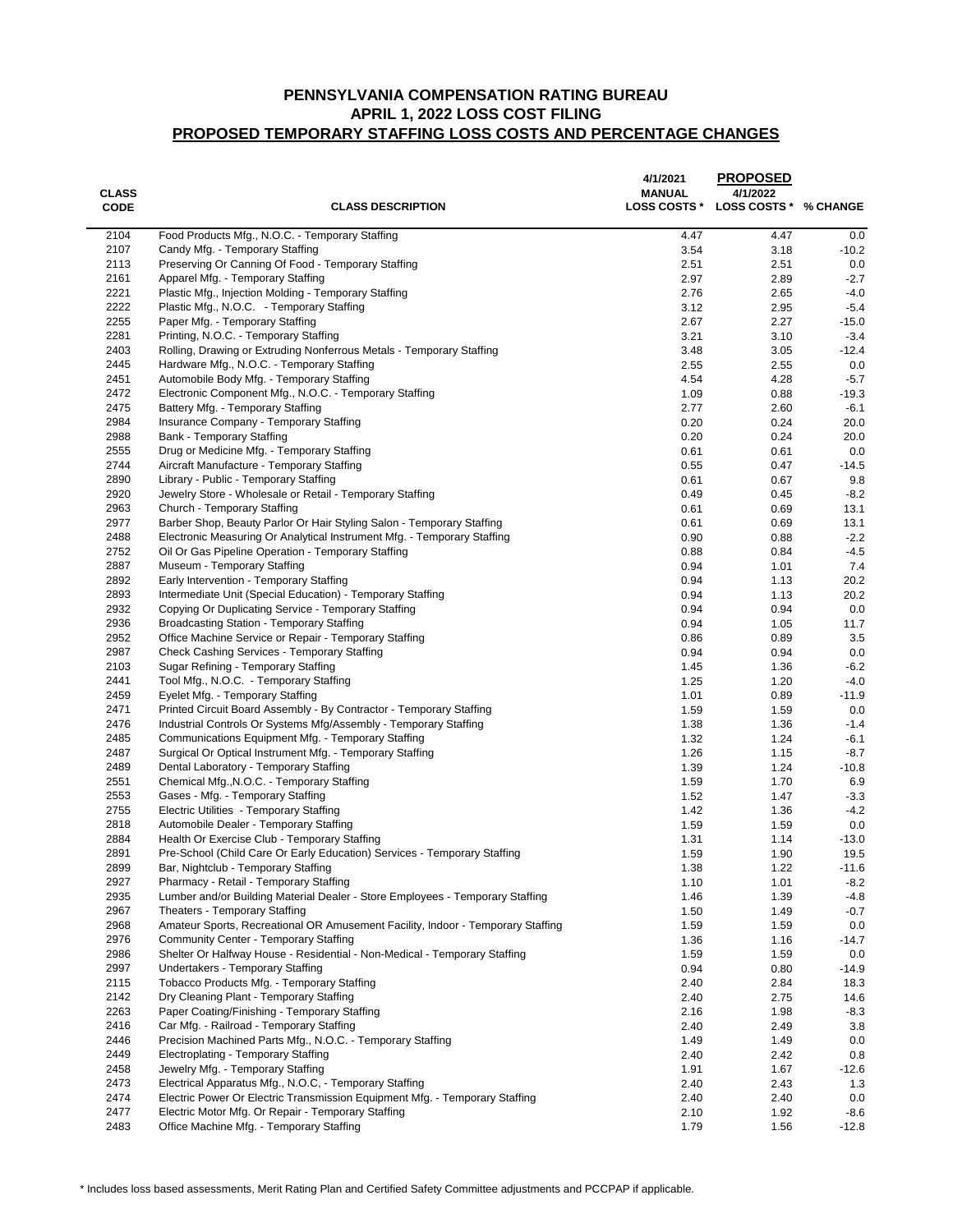| <b>CLASS</b><br><b>CODE</b> | <b>CLASS DESCRIPTION</b>                                                       | 4/1/2021<br><b>MANUAL</b><br><b>LOSS COSTS *</b> | <b>PROPOSED</b><br>4/1/2022<br>LOSS COSTS * % CHANGE |                  |
|-----------------------------|--------------------------------------------------------------------------------|--------------------------------------------------|------------------------------------------------------|------------------|
| 2486                        | Incandescent Light Bulb Or Electronic Tube Mfg. - Temporary Staffing           | 1.61                                             | 1.59                                                 | $-1.2$           |
| 2506                        | Powder Metal Products Mfg. - Temporary Staffing                                | 2.40                                             | 2.40                                                 | 0.0              |
| 2507                        | Graphite Products Mfg. - Temporary Staffing                                    | 2.31                                             | 2.27                                                 | $-1.7$           |
| 2581                        | Oil Refining - Temporary Staffing                                              | 1.49                                             | 1.22                                                 | $-18.1$          |
| 2667                        | Paper Hanging - Temporary Staffing                                             | 2.46                                             | 2.66                                                 | 8.1              |
| 2751                        | Gas Utility - Temporary Staffing                                               | 1.42                                             | 1.12                                                 | $-21.1$          |
| 2757                        | Telecommunications Company - Temporary Staffing                                | 1.65                                             | 1.43                                                 | $-13.3$          |
| 2816                        | Automobile Filling Station - Temporary Staffing                                | 2.40                                             | 2.40                                                 | 0.0              |
| 2820                        | Automobile Auction - Temporary Staffing                                        | 2.40                                             | 2.86                                                 | 19.2             |
| 2886                        | Electrical Supplies Dealer - Temporary Staffing                                | 2.12                                             | 1.90                                                 | $-10.4$          |
| 2896<br>2897                | Club, N.O.C. - Temporary Staffing<br>Fast-Food Restaurant - Temporary Staffing | 1.56<br>1.88                                     | 1.39                                                 | $-10.9$          |
| 2898                        | Caterer - Temporary Staffing                                                   | 2.40                                             | 1.65<br>2.40                                         | $-12.2$<br>0.0   |
| 2916                        | Clothing Or Dry Goods Store - Wholesale or Retail - Temporary Staffing         | 1.85                                             | 1.84                                                 | $-0.5$           |
| 2917                        | Grocery Store - Retail - Temporary Staffing                                    | 2.40                                             | 2.69                                                 | 12.1             |
| 2918                        | Bakery Shop - Retail - Temporary Staffing                                      | 2.28                                             | 2.22                                                 | $-2.6$           |
| 2919                        | Florist Store - Retail or Wholesale - Temporary Staffing                       | 1.98                                             | 1.87                                                 | $-5.6$           |
| 2925                        | Hardware Store - Retail - Temporary Staffing                                   | 2.09                                             | 1.99                                                 | $-4.8$           |
| 2941                        | Social Rehabilitation Facility - Temporary Staffing                            | 2.40                                             | 2.86                                                 | 19.2             |
| 2944                        | Club - Country, Golf or Yachting - Temporary Staffing                          | 1.93                                             | 1.70                                                 | $-11.9$          |
| 2948                        | Mailing or Addressing Company - Temporary Staffing                             | 2.40                                             | 2.72                                                 | 13.3             |
| 2954                        | Security Agency - Temporary Staffing                                           | 2.40                                             | 2.40                                                 | 0.0              |
| 2964                        | Work Center - Temporary Staffing                                               | 2.17                                             | 2.00                                                 | $-7.8$           |
| 2975                        | Restaurant, N.O.C. - Temporary Staffing                                        | 1.85                                             | 1.64                                                 | $-11.4$          |
| 2981                        | Casino Gambling - Temporary Staffing                                           | 2.07                                             | 1.82                                                 | $-12.1$          |
| 2011                        | Flower Raising - Temporary Staffing                                            | 2.93                                             | 2.64                                                 | $-9.9$           |
| 2028                        | Oil Or Gas Production - Temporary Staffing                                     | 2.59                                             | 2.44                                                 | $-5.8$           |
| 2050                        | Quarries, N.O.C. - Temporary Staffing                                          | 4.11                                             | 4.49                                                 | 9.2              |
| 2101                        | Grain Milling - Temporary Staffing                                             | 3.78                                             | 3.53                                                 | $-6.6$           |
| 2105                        | Bakery, Wholesale - Temporary Staffing                                         | 4.11                                             | 4.66                                                 | 13.4             |
| 2108<br>2110                | <b>Brewery - Temporary Staffing</b><br>Ice Cream Mfg. - Temporary Staffing     | 2.84<br>3.53                                     | 2.67<br>3.31                                         | $-6.0$<br>$-6.2$ |
| 2119                        | Meat Products Mfg., N.O.C. - Temporary Staffing                                | 4.11                                             | 4.15                                                 | 1.0              |
| 2132                        | Spinning Or Weaving - Temporary Staffing                                       | 3.47                                             | 3.00                                                 | -13.5            |
| 2134                        | Knit Goods Mfg. - Temporary Staffing                                           | 3.54                                             | 3.22                                                 | $-9.0$           |
| 2135                        | Hosiery Mfg. - Temporary Staffing                                              | 3.34                                             | 2.93                                                 | $-12.3$          |
| 2136                        | Embroidery Mfg. - Temporary Staffing                                           | 3.63                                             | 3.21                                                 | $-11.6$          |
| 2163                        | Textile Products Mfg., N.O.C. - Temporary Staffing                             | 4.11                                             | 4.69                                                 | 14.1             |
| 2166                        | Canvas Or Burlap Products Mfg. - Temporary Staffing                            | 4.00                                             | 3.97                                                 | $-0.7$           |
| 2204                        | Shoe Mfg. - Temporary Staffing                                                 | 4.11                                             | 4.11                                                 | 0.0              |
| 2205                        | Leather Goods Mfg., N.O.C, - Temporary Staffing                                | 3.47                                             | 3.14                                                 | $-9.5$           |
| 2225                        | Rubber Goods Mfg. - Temporary Staffing                                         | 3.21                                             | 3.01                                                 | $-6.2$           |
| 2227                        | Oilcloth Mfg. - Temporary Staffing                                             | 3.90                                             | 3.78                                                 | $-3.1$           |
| 2257                        | Paper Products Mfg., N.O.C. - Temporary Staffing                               | 2.98                                             | 2.88                                                 | $-3.4$           |
| 2261                        | Corrugated Box Or Container Mtg. - Temporary Staffing                          | 3.68                                             | 3.42                                                 | -7.1             |
| 2265                        | Stationery Products Mfg. - Temporary Staffing                                  | 3.14                                             | 2.85                                                 | $-9.2$           |
| 2285                        | Printing - Sheet Fed Press - Temporary Staffing                                | 2.42                                             | 2.03                                                 | -16.1            |
| 2311                        | Cabinet Works - Temporary Staffing                                             | 3.92                                             | 3.82                                                 | $-2.6$           |
| 2327                        | Furniture Upholstering, Shop - Temporary Staffing                              | 2.98                                             | 2.78                                                 | $-6.7$           |
| 2404                        | Steel Mfg. - Temporary Staffing                                                | 3.51                                             | 3.17                                                 | $-9.7$           |
| 2407<br>2415                | Tube Mfg. - Temporary Staffing<br>Fabricated Plate Work - Temporary Staffing   | 3.97                                             | 3.91                                                 | $-1.5$           |
| 2433                        | Tool Mfg. - Forged - Temporary Staffing                                        | 4.04<br>4.11                                     | 4.04<br>4.11                                         | 0.0<br>0.0       |
| 2454                        | Sheet Metal Products Fabrication, N.O.C., Shop - Temporary Staffing            | 3.86                                             | 3.69                                                 | $-4.4$           |
| 2456                        | Metal Furniture Mfg. - Temporary Staffing                                      | 3.98                                             | 3.93                                                 | $-1.3$           |
| 2457                        | Wire Goods Mfg. - Temporary Staffing                                           | 4.11                                             | 4.11                                                 | 0.0              |
| 2461                        | Machine Shop - Temporary Staffing                                              | 2.87                                             | 2.59                                                 | $-9.8$           |
| 2463                        | Automobile Mfg. - Temporary Staffing                                           | 3.28                                             | 2.83                                                 | -13.7            |
| 2465                        | Conveyor Mfg. - Temporary Staffing                                             | 3.82                                             | 3.61                                                 | $-5.5$           |
| 2501                        | Cement Mfg. - Temporary Staffing                                               | 4.11                                             | 4.57                                                 | 11.2             |
| 2502                        | Plaster Statuary Mfg. - Temporary Staffing                                     | 4.03                                             | 4.03                                                 | 0.0              |
| 2513                        | Pottery, N.O.C. - Temporary Staffing                                           | 3.84                                             | 3.84                                                 | 0.0              |
| 2535                        | Glass Or Glassware Mfg. - Temporary Staffing                                   | 3.46                                             | 3.15                                                 | $-9.0$           |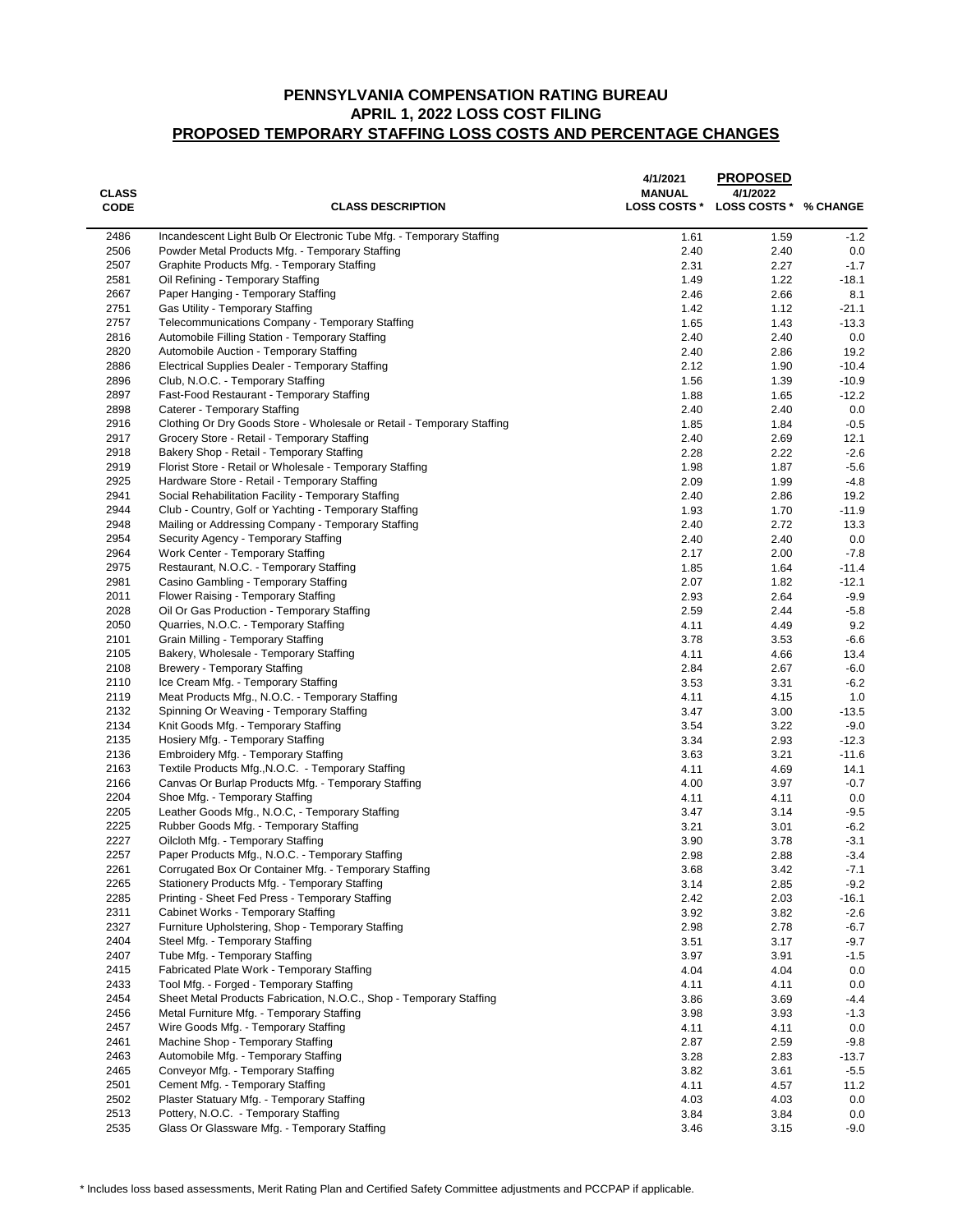| <b>CLASS</b><br><b>CODE</b> | <b>CLASS DESCRIPTION</b>                                                                                                        | 4/1/2021<br><b>MANUAL</b><br><b>LOSS COSTS *</b> | <b>PROPOSED</b><br>4/1/2022<br>LOSS COSTS * % CHANGE |                   |
|-----------------------------|---------------------------------------------------------------------------------------------------------------------------------|--------------------------------------------------|------------------------------------------------------|-------------------|
| 2571                        | Soap Mfg. - Temporary Staffing                                                                                                  | 2.70                                             | 2.39                                                 | -11.5             |
| 2617                        | Gas, Steam or Water Main Construction - Temporary Staffing                                                                      | 4.13                                             | 4.12                                                 | $-0.2$            |
| 2649                        | Ceiling Installation - Temporary Staffing                                                                                       | 4.20                                             | 4.99                                                 | 18.8              |
| 2660                        | Alarm Or Sound System - Installation or Repair - Temporary Staffing                                                             | 3.58                                             | 3.48                                                 | $-2.8$            |
| 2664                        | Heating, Ventilating or Air Conditioning Contractor - Temporary Staffing                                                        | 4.20                                             | 4.59                                                 | 9.3               |
| 2675                        | Machinery or Equipment Erection or Repair - Temporary Staffing                                                                  | 4.16                                             | 4.15                                                 | $-0.2$            |
| 2677                        | Boiler Installation or Repair - Temporary Staffing                                                                              | 3.55                                             | 3.53                                                 | $-0.6$            |
| 2716                        | Marina - Temporary Staffing                                                                                                     | 4.11                                             | 4.11                                                 | 0.0               |
| 2718                        | Boat Building Or Repair - Temporary Staffing                                                                                    | 3.61                                             | 3.52                                                 | $-2.5$            |
| 2753                        | <b>Waterworks - Temporary Staffing</b>                                                                                          | 3.42                                             | 3.09                                                 | $-9.6$            |
| 2814                        | Dealer In Mobile, Self-Propelled Equipment - Temporary Staffing                                                                 | 2.74                                             | 2.46                                                 | $-10.2$           |
| 2815<br>2825                | Automobile Service Center - Temporary Staffing                                                                                  | 3.64                                             | 3.40                                                 | $-6.6$            |
| 2885                        | Automobile Storage Garage - Temporary Staffing                                                                                  | 4.11                                             | 4.62                                                 | 12.4              |
| 2915                        | Plumbing Supplies Dealer Or Pipe Merchant - Temporary Staffing<br>Meat, Fish and/or Poultry Store - Retail - Temporary Staffing | 3.02<br>2.42                                     | 2.73<br>2.11                                         | $-9.6$<br>$-12.8$ |
| 2922                        | Furniture Store - Retail - Temporary Staffing                                                                                   | 3.74                                             | 3.47                                                 | $-7.2$            |
| 2924                        | Wholesale Store, N.O.C. - Temporary Staffing                                                                                    | 4.11                                             | 4.60                                                 | 11.9              |
| 2934                        | Automobile Parts And Accessory Store - Retail and/or Wholesale - Temporary Staffing                                             | 4.02                                             | 4.02                                                 | 0.0               |
| 2945                        | Hotel Restaurant - Temporary Staffing                                                                                           | 2.93                                             | 2.75                                                 | $-6.1$            |
| 2966                        | Television, Video, Audio or Radio Equipment Service Or Repair - Temporary Staffing                                              | 3.56                                             | 3.28                                                 | $-7.9$            |
| 2969                        | Amusement, Outdoor - Temporary Staffing                                                                                         | 2.55                                             | 2.34                                                 | $-8.2$            |
| 2971                        | Commercial Buildings - Temporary Staffing                                                                                       | 4.11                                             | 4.11                                                 | 0.0               |
| 2973                        | Hotel - All Other Employees - Temporary Staffing                                                                                | 3.36                                             | 3.03                                                 | $-9.8$            |
| 2978                        | Camps, Summer Or Winter - Temporary Staffing                                                                                    | 3.06                                             | 2.94                                                 | $-3.9$            |
| 2991                        | Athletic Team - Noncontact sports - Temporary Staffing                                                                          | 4.11                                             | 4.58                                                 | 11.4              |
| 6771                        | Explosives Or Ammunition Mfg., N.O.C. - Temporary Staffing                                                                      | 3.74                                             | 3.60                                                 | $-3.7$            |
| 2012                        | Landscape Contractor - Temporary Staffing                                                                                       | 5.95                                             | 6.04                                                 | 1.5               |
| 2013                        | Nursery - Temporary Staffing                                                                                                    | 3.51                                             | 3.03                                                 | -13.7             |
| 2025                        | Mining - Temporary Staffing                                                                                                     | 4.80                                             | 4.61                                                 | -4.0              |
| 2051                        | Quarry - Limestone - Temporary Staffing                                                                                         | 4.87                                             | 4.96                                                 | 1.8               |
| 2055                        | Sand Excavation - Temporary Staffing                                                                                            | 5.57                                             | 5.37                                                 | $-3.6$            |
| 2059                        | Mineral Milling - Temporary Staffing                                                                                            | 5.95                                             | 7.09                                                 | 19.2              |
| 2106                        | Processed Meat Products Mfg. - Temporary Staffing                                                                               | 5.95                                             | 6.71                                                 | 12.8              |
| 2109                        | Dairy Products Mfg. - Temporary Staffing                                                                                        | 4.92                                             | 4.38                                                 | $-11.0$           |
| 2111                        | Slaughter House, Wholesale - Temporary Staffing                                                                                 | 5.95                                             | 7.03                                                 | 18.2              |
| 2130                        | Textile Waste Mfg. - Temporary Staffing                                                                                         | 5.71                                             | 5.59                                                 | $-2.1$            |
| 2139                        | Dyeing - Temporary Staffing                                                                                                     | 5.05                                             | 4.57                                                 | $-9.5$            |
| 2141                        | Laundry, N.O.C. - Temporary Staffing                                                                                            | 5.89                                             | 5.89                                                 | 0.0               |
| 2165<br>2201                | Mattress Or Box Spring Mfg. - Temporary Staffing<br>Tanning - Temporary Staffing                                                | 5.95<br>4.73                                     | 6.94<br>4.32                                         | 16.6<br>$-8.7$    |
| 2301                        | Sawmill - Temporary Staffing                                                                                                    | 5.95                                             | 6.69                                                 | 12.4              |
| 2305                        | Carpentry Shop - Temporary Staffing                                                                                             | 5.75                                             | 5.68                                                 | $-1.2$            |
| 2306                        | Woodenware Mfg., N.O.C. - Temporary Staffing                                                                                    | 4.34                                             | 4.04                                                 | $-6.9$            |
| 2319                        | Furniture Assembly - Temporary Staffing                                                                                         | 5.34                                             | 5.10                                                 | $-4.5$            |
| 2323                        | Furniture Mfg. - Wood - Temporary Staffing                                                                                      | 4.41                                             | 3.93                                                 | $-10.9$           |
| 2402                        | Smelting Or Galvanizing - Temporary Staffing                                                                                    | 4.26                                             | 3.69                                                 | $-13.4$           |
| 2406                        | Rolling Mill - Ferrous Metals - Temporary Staffing                                                                              | 3.51                                             | 3.17                                                 | $-9.7$            |
| 2411                        | Steel Fabricating - Temporary Staffing                                                                                          | 5.65                                             | 5.47                                                 | $-3.2$            |
| 2413                        | Iron Works - Shop - Temporary Staffing                                                                                          | 5.95                                             | 5.95                                                 | 0.0               |
| 2421                        | Steel Foundry - Temporary Staffing                                                                                              | 5.95                                             | 7.03                                                 | 18.2              |
| 2427                        | Malleable Iron Foundry - Temporary Staffing                                                                                     | 5.95                                             | 6.08                                                 | $2.2\,$           |
| 2429                        | Die Casting Mfg. - Temporary Staffing                                                                                           | 4.19                                             | 3.68                                                 | $-12.2$           |
| 2431                        | Forging - Temporary Staffing                                                                                                    | 5.95                                             | 5.95                                                 | 0.0               |
| 2435                        | Spring Mfg. - Hot Wound - Temporary Staffing                                                                                    | 4.19                                             | 3.82                                                 | $-8.8$            |
| 2447                        | Nonferrous Metal Foundry - Temporary Staffing                                                                                   | 4.64                                             | 4.16                                                 | $-10.3$           |
| 2467                        | Ball Bearing Mfg. - Temporary Staffing                                                                                          | 4.43                                             | 3.90                                                 | $-12.0$           |
| 2509                        | Asbestos Goods Mfg. - Temporary Staffing                                                                                        | 5.95                                             | 6.04                                                 | 1.5               |
| 2511                        | Concrete Products Mfg. - Temporary Staffing                                                                                     | 5.95                                             | 6.94                                                 | 16.6              |
| 2512                        | Brick Mfg., N.O.C. - Temporary Staffing                                                                                         | 4.46                                             | 4.18                                                 | $-6.3$            |
| 2514                        | Refractory Product Mfg. - Temporary Staffing                                                                                    | 4.79                                             | 4.40                                                 | -8.1              |
| 2536<br>2573                | Glass Products Mfg. - Temporary Staffing<br>Fertilizer Mfg. - Temporary Staffing                                                | 5.95<br>4.36                                     | 5.95                                                 | 0.0               |
| 2603                        | Sewer Construction - Temporary Staffing                                                                                         | 6.08                                             | 4.00<br>7.17                                         | $-8.3$<br>17.9    |
|                             |                                                                                                                                 |                                                  |                                                      |                   |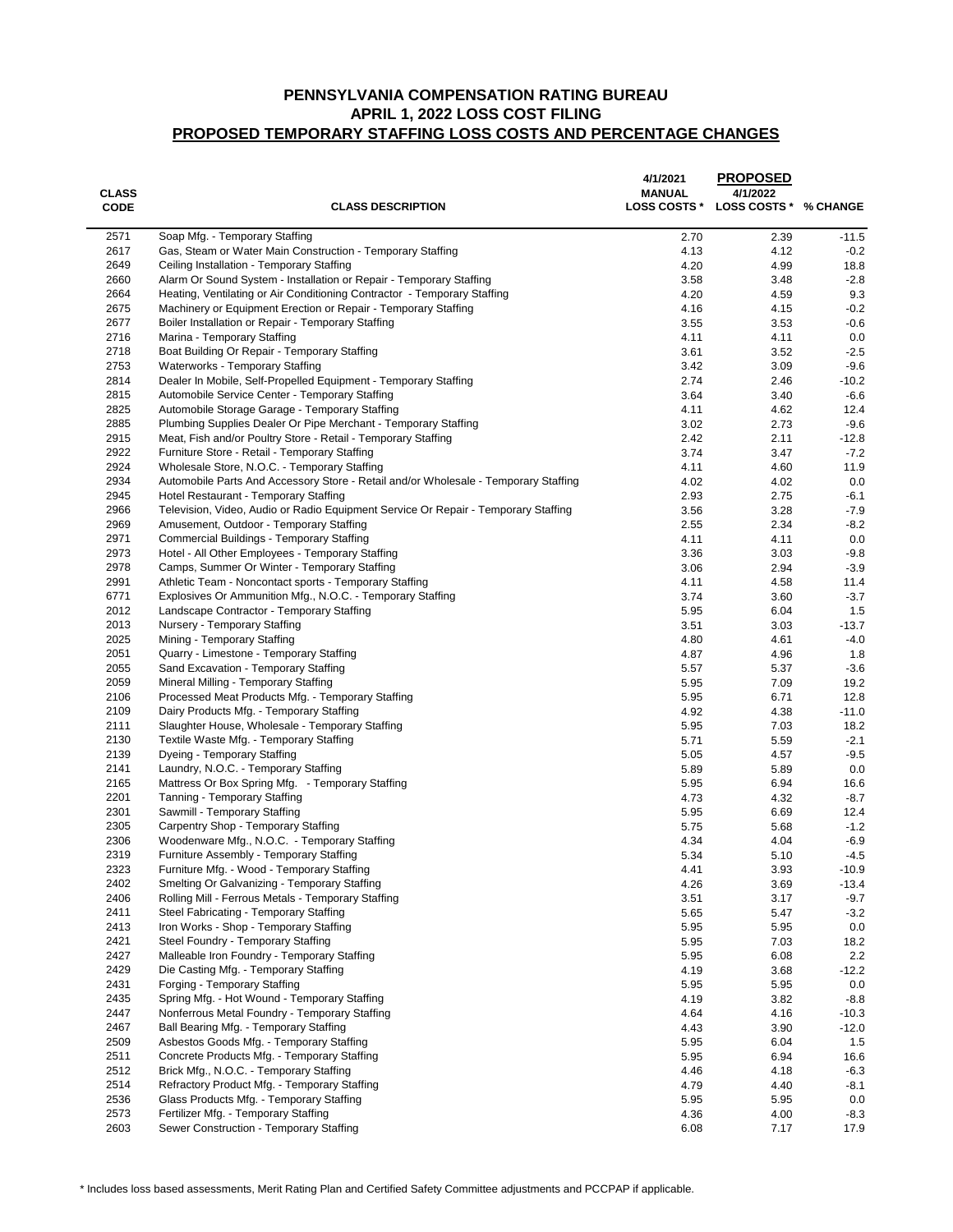| <b>CLASS</b><br><b>CODE</b> | <b>CLASS DESCRIPTION</b>                                                                                   | 4/1/2021<br><b>MANUAL</b><br><b>LOSS COSTS *</b> | <b>PROPOSED</b><br>4/1/2022<br>LOSS COSTS * % CHANGE |                  |
|-----------------------------|------------------------------------------------------------------------------------------------------------|--------------------------------------------------|------------------------------------------------------|------------------|
| 2607                        | Drilling, N.O.C. - Temporary Staffing                                                                      | 3.59                                             | 3.22                                                 | $-10.3$          |
| 2646                        | Furniture or Fixtures Installation - Temporary Staffing                                                    | 6.08                                             | 6.40                                                 | 5.3              |
| 2662                        | Appliance - Electrical - Service or Repair - Temporary Staffing                                            | 6.08                                             | 7.24                                                 | 19.1             |
| 2663                        | Plumbing - Temporary Staffing                                                                              | 4.84                                             | 4.66                                                 | $-3.7$           |
| 2670                        | Household Furnishings Installation, N.O.C. - Temporary Staffing                                            | 6.08                                             | 7.24                                                 | 19.1             |
| 2673                        | Advertising Sign Mfg., Erection or Repair - Temporary Staffing                                             | 6.08                                             | 7.24                                                 | 19.1             |
| 2674                        | Swimming Pool Construction - Temporary Staffing                                                            | 6.08                                             | 7.24                                                 | 19.1             |
| 2676                        | Sheet Metal Installation - Temporary Staffing                                                              | 6.08                                             | 6.95                                                 | 14.3             |
| 2681                        | Canvas Goods Erection - Temporary Staffing                                                                 | 6.08                                             | 7.24                                                 | 19.1             |
| 2804                        | School Transportation - Temporary Staffing                                                                 | 4.18                                             | 3.78                                                 | $-9.6$           |
| 2805                        | Milk Hauling - By Contractor - Temporary Staffing                                                          | 5.95                                             | 5.95                                                 | 0.0              |
| 2807<br>2808                | Ambulance Service - Salaried Employees - Temporary Staffing                                                | 5.95                                             | 5.95                                                 | 0.0              |
| 2809                        | Parcel Delivery - Temporary Staffing<br>Fuel Distribution - Temporary Staffing                             | 5.65<br>5.95                                     | 5.62<br>5.95                                         | $-0.5$<br>0.0    |
| 2810                        | Coal Trucking - Temporary Staffing                                                                         | 4.15                                             | 3.79                                                 | $-8.7$           |
| 2817                        | <b>Bus Operation - Temporary Staffing</b>                                                                  | 5.95                                             | 6.19                                                 | 4.0              |
| 2821                        | Beverage Distributor - Temporary Staffing                                                                  | 5.95                                             | 6.96                                                 | 17.0             |
| 2855                        | Lumber and/or Building Material Dealer - Temporary Staffing                                                | 5.02                                             | 4.69                                                 | $-6.6$           |
| 2857                        | Metal Service Center - Temporary Staffing                                                                  | 4.60                                             | 4.24                                                 | $-7.8$           |
| 2865                        | Poultry and/or Fish Dealer/Processor - Temporary Staffing                                                  | 5.42                                             | 5.09                                                 | $-6.1$           |
| 2880                        | Apartment House - Temporary Staffing                                                                       | 5.73                                             | 5.68                                                 | $-0.9$           |
| 2882                        | Residential Interior Cleaning Services - By Contractor - Temporary Staffing                                | 5.95                                             | 6.26                                                 | 5.2              |
| 2907                        | Fruit Or Vegetable Dealer - Wholesale - Temporary Staffing                                                 | 4.91                                             | 4.61                                                 | $-6.1$           |
| 2910                        | Meat Dealer - Wholesale - Temporary Staffing                                                               | 5.06                                             | 4.58                                                 | $-9.5$           |
| 2933                        | Vending Or Coin-Operated Machine - Installation, Service or Repair - Temporary Staffing                    | 3.57                                             | 3.18                                                 | $-10.9$          |
| 2939                        | Carnival - Traveling - Temporary Staffing                                                                  | 5.95                                             | 5.95                                                 | 0.0              |
| 2970                        | Athletic Team - Contact sports - Temporary Staffing                                                        | 5.95                                             | 7.09                                                 | 19.2             |
| 2980                        | City, Township, Borough or County - Temporary Staffing                                                     | 5.95                                             | 5.95                                                 | 0.0              |
| 2992                        | Sanitation Company - Temporary Staffing                                                                    | 5.95                                             | 5.95                                                 | 0.0              |
| 2999                        | Cemetery - Temporary Staffing                                                                              | 5.11                                             | 4.99                                                 | $-2.3$           |
| 9428                        | Airport Operation - Ground Employees - Temporary Staffing                                                  | 4.05                                             | 3.79                                                 | $-6.4$           |
| 2114<br>2282                | Rendering - Temporary Staffing                                                                             | 7.00                                             | 6.56                                                 | $-6.3$           |
| 2425                        | Newspaper Printing - Temporary Staffing<br>Iron Foundry, N.O.C. - Temporary Staffing                       | 6.48<br>8.94                                     | 5.85<br>8.65                                         | $-9.7$<br>$-3.2$ |
| 2601                        | Road Construction - Temporary Staffing                                                                     | 7.54                                             | 6.56                                                 | $-13.0$          |
| 2605                        | Railroad Construction - Temporary Staffing                                                                 | 9.16                                             | 9.22                                                 | 0.7              |
| 2606                        | Oil or Gas Drilling - Temporary Staffing                                                                   | 5.69                                             | 5.20                                                 | $-8.6$           |
| 2608                        | Flat Cement Work - Temporary Staffing                                                                      | 8.14                                             | 7.51                                                 | $-7.7$           |
| 2611                        | Pile Driving - Temporary Staffing                                                                          | 9.64                                             | 11.34                                                | 17.6             |
| 2615                        | <b>Tunneling - Temporary Staffing</b>                                                                      | 9.64                                             | 11.46                                                | 18.9             |
| 2645                        | Wallboard Installation - Temporary Staffing                                                                | 8.23                                             | 7.20                                                 | $-12.5$          |
| 2647                        | Insulation Work, N.O.C. - Temporary Staffing                                                               | 9.64                                             | 9.63                                                 | $-0.1$           |
| 2648                        | Carpentry - Installation of Cabinet Work - Temporary Staffing                                              | 9.03                                             | 8.73                                                 | $-3.3$           |
| 2652                        | Carpentry - Residential - Temporary Staffing                                                               | 9.64                                             | 11.43                                                | 18.6             |
| 2653                        | Masonry - Temporary Staffing                                                                               | 9.16                                             | 9.02                                                 | $-1.5$           |
| 2654                        | Concrete Construction - Temporary Staffing                                                                 | 9.64                                             | 9.63                                                 | $-0.1$           |
| 2656                        | Electric Line Construction - Temporary Staffing                                                            | 6.54                                             | 5.97                                                 | $-8.7$           |
| 2657                        | Rigging, N.O.C. - Temporary Staffing                                                                       | 9.64                                             | 10.54                                                | 9.3              |
| 2658                        | Iron Erection or Installation - non-structural - Temporary Staffing                                        | 9.64                                             | 10.79                                                | 11.9             |
| 2665                        | Painting - Temporary Staffing                                                                              | 9.64                                             | 9.71                                                 | 0.7              |
| 2666<br>2668                | Plate Glass Installation - Temporary Staffing<br>Tile, Stone, Mosaic or Terrazzo Work - Temporary Staffing | 9.48<br>9.64                                     | 9.47                                                 | $-0.1$<br>10.8   |
| 2669                        | Plastering - Temporary Staffing                                                                            | 9.50                                             | 10.68<br>9.78                                        | 2.9              |
| 2679                        | Advertising Company, Outdoor - Temporary Staffing                                                          | 9.64                                             | 10.66                                                | 10.6             |
| 2759                        | Cable Television Operations - Temporary Staffing                                                           | 7.18                                             | 6.42                                                 | $-10.6$          |
| 2801                        | Stable - Temporary Staffing                                                                                | 8.25                                             | 7.51                                                 | $-9.0$           |
| 2802                        | Mobile Crane Rental With Operators - Temporary Staffing                                                    | 5.57                                             | 3.97                                                 | $-28.7$          |
| 2811                        | Trucking, N.O.C. - Temporary Staffing                                                                      | 8.16                                             | 7.73                                                 | $-5.3$           |
| 2812                        | Mail Hauling Company - Temporary Staffing                                                                  | 8.30                                             | 7.93                                                 | $-4.5$           |
| 2828                        | Paratransit Service - Temporary Staffing                                                                   | 8.08                                             | 7.48                                                 | $-7.4$           |
| 2858                        | Ferrous Scrap Metal Dealer - Temporary Staffing                                                            | 6.52                                             | 5.98                                                 | $-8.3$           |
| 2859                        | Nonferrous Scrap Metal Dealer - Temporary Staffing                                                         | 7.06                                             | 6.40                                                 | $-9.3$           |
| 2860                        | Junk Dealer - Temporary Staffing                                                                           | 6.48                                             | 5.92                                                 | $-8.6$           |